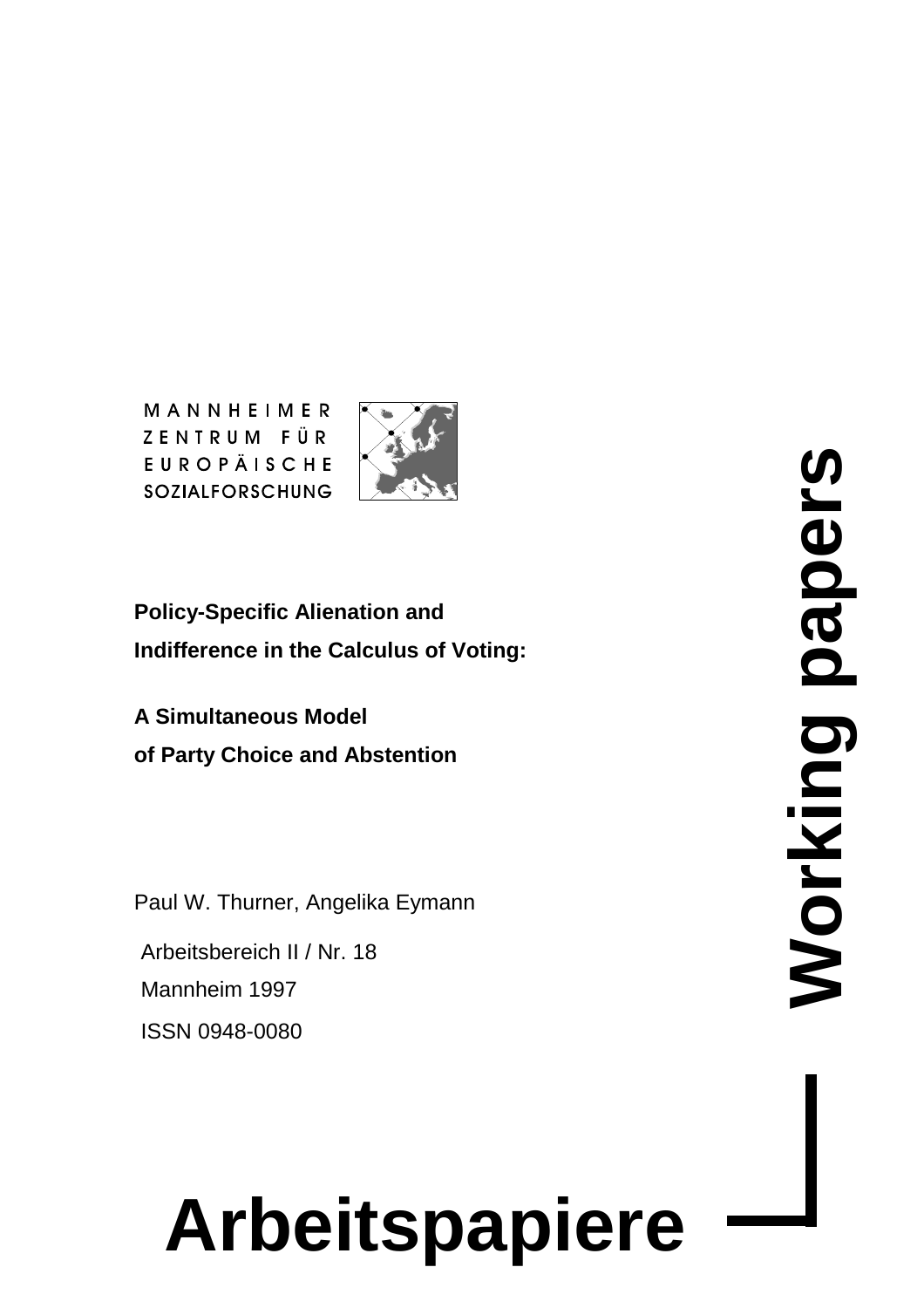**Paul W. Thurner and Angelika Eymann**

**Policy-specific Alienation and Indifference in the Calculus of Voting:**

**A Simultaneous Model of Party Choice and Abstention**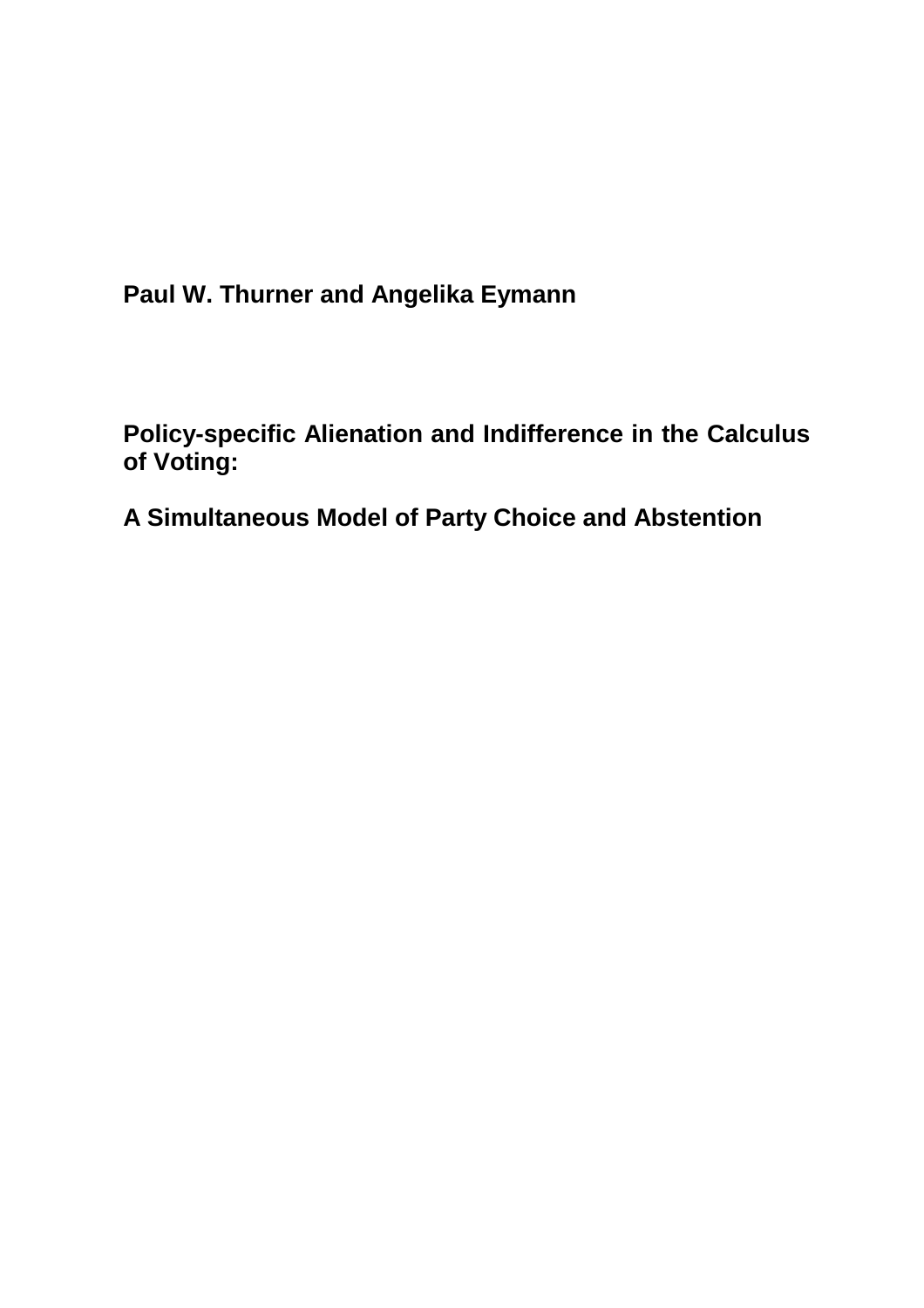Paul W. Thurner, Angelika Eymann: Policy-specific Alienation and Indifference in the Calculus of Voting : A Simultaneous Model of Party Choice and Abstention. Mannheimer Zentrum für Europäische Sozialforschung (MZES). Mannheim, 1997 (revised version). (Arbeitspapiere Arbeitsbereich II / 18) ISSN 0948-0080

Deckblattlayout: Uwe Freund

Nicht im Buchhandel erhältlich Schutzgebühr: DM 5,-- Bezug: Mannheimer Zentrum für Europäische Sozialforschung (MZES), Postfach, 68131 Mannheim

Editorial Note:

Paul W. Thurner is research fellow at the Mannheim Centre for European Social Research (MZES). His research topics are the modelling of voting in multiparty systems as well as international negotiations and institutional choice.

(E-mail: paul.thurner@mzes.uni-mannheim.de)

Angelika Eymann is "wissenschaftliche Assistentin" at the department of economics at the University of Mannheim. Describing herself as an applied microeconometrician, she currently concentrates on the empirical analysis of the portfolio choice of German households. Previous studies focused on tourism demand and the EU's trade policy.

(E-mail: angelika@econ.uni-mannheim.de)

Redaktionelle Notiz:

Paul W. Thurner ist wissenschaftlicher Mitarbeiter am Mannheimer Zentrum für Europäische Sozialforschung (MZES). Seine Forschungsschwerpunkte sind die Modellierung von Wählerverhalten im Mehrparteiensystem sowie kollektive Entscheidungen mit dem Schwerpunkt Institutionenbildung in internationalen Verhandlungen.

Angelika Eymann ist wissenschaftliche Assistentin am Lehrstuhl für Makroökonomik und Wirtschaftspolitik der Universität Mannheim. Die Analyse des Anlageverhaltens deutscher Haushalte bildet zur Zeit den Schwerpunkt ihrer Forschungsarbeiten im Bereich der angewandten Mikroökonometrie. Frühere Arbeiten bezogen sich auf die Tourismus-nachfrage sowie die Außenhandelspolitik der EU.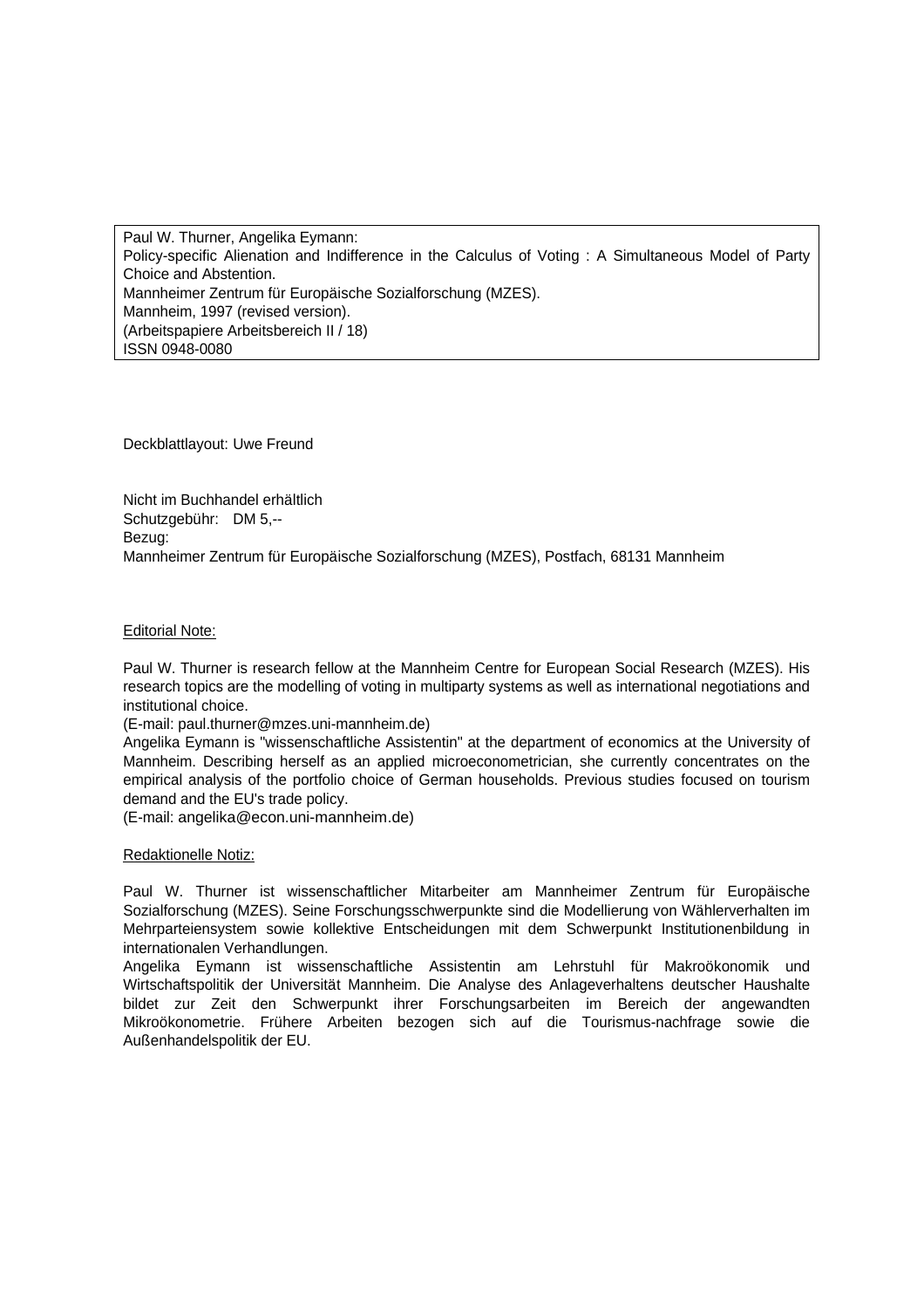## Contents:

| Previous Empirical Applications of the Spatial Theory of Abstention  5 |  |
|------------------------------------------------------------------------|--|
|                                                                        |  |
|                                                                        |  |
|                                                                        |  |
|                                                                        |  |
|                                                                        |  |
|                                                                        |  |

## **Abstract**

This article aims to combine the spatial models of candidate/party choice and abstention/participation choice in a single decision model and to provide empirical reaction functions. The starting point of this study is the hypothesis of a sequential ordering of candidate choice and participation choice (Riker/Ordeshook, 1973), which has never been discussed in detail in the literature on economic theory of voting. First, the general features of hierarchical multi-stage decision making are discussed. Then an operational model for party choice and abstention choice is presented. The proposed model is more complete than previous theoretical and empirical studies since 1) it simultaneously considers the choice of  $n>2$  parties and the abstention option; 2) it differentiates between policy-specific effects of alienation and indifference for the first time. The models are estimated with nested multiattributive discrete choice models which are theoretically founded on random utility theory.

We are grateful to Axel Börsch-Supan, Jan van Deth, Gebhard Kirchgässner and Franz Urban Pappi for helpful comments.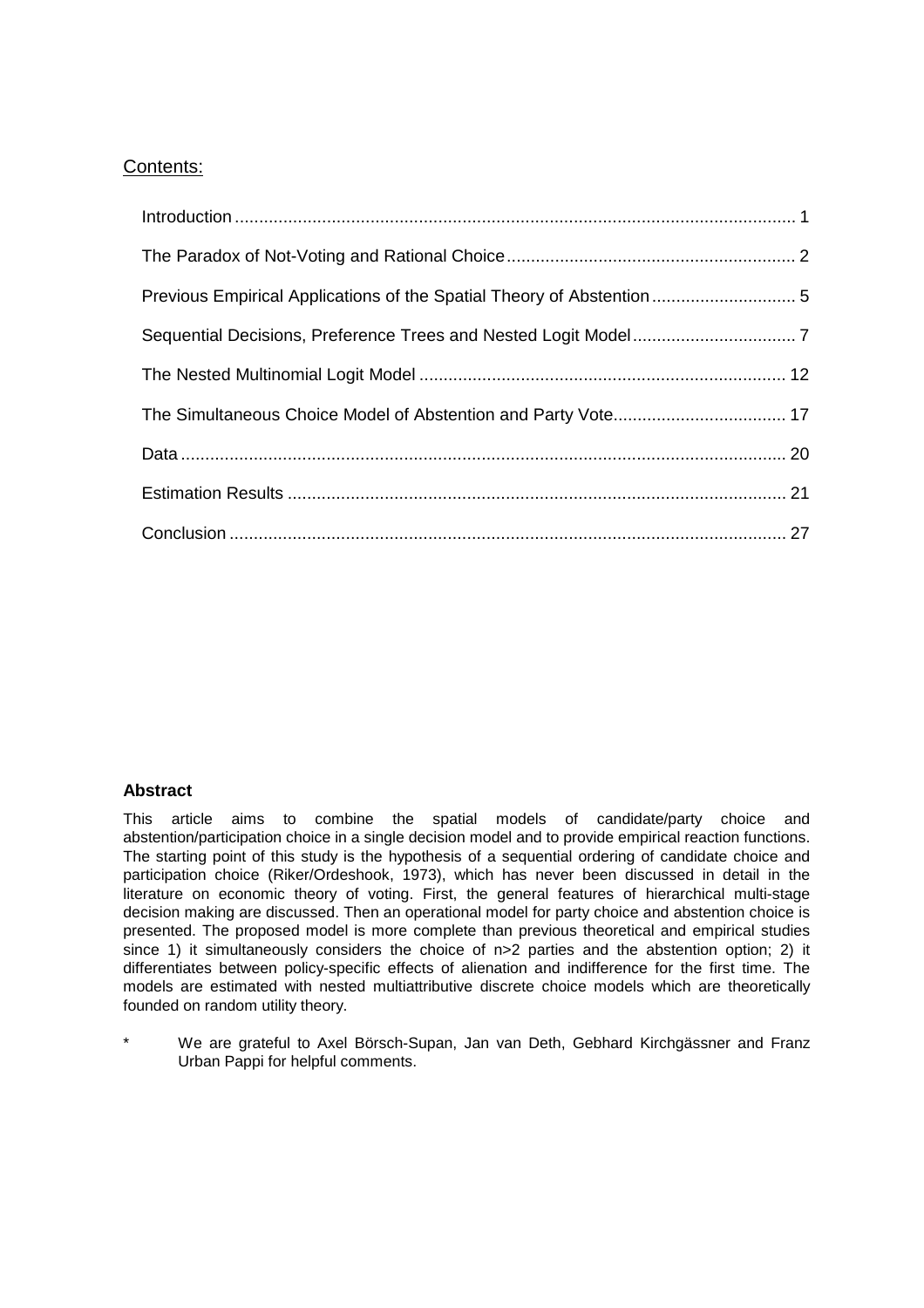#### *Introduction*

<span id="page-4-0"></span>In spatial election theory, policy options offered by candidates/parties are represented by points in a finite-dimensional vector space. Each voter has a utility function on this space, which is commonly assumed to be a decreasing function of the Euclidean distance from the voter's ideal point. The spatial conceptualization of politics has given rise to a significant body of theoretical literature<sup>1</sup> with important, sometimes counterintuitive insights into real political processes. The paradox of not-voting has been discovered in the context of the spatial theory of voting (cf. Downs, 1957), but spatial aspects of abstention/participation have surprisingly been neglected in the enormous amount of theoretical and empirical literature on this subject. Therefore we propose to reaccentuate spatial aspects in the explanation of electoral abstention/participation, to combine the spatial models of candidate/party choice and abstention/participation choice in a single decision model and to provide empirical reaction functions.

The article proceeds as follows: First, we will shortly review the initial theoretical discussion as provided by Downs (1957) and Riker/Ordeshook (1968, 1973). Second, a short review of empirical applications of the spatial model of abstention will be given in order to survey open questions and problems. Then, we will have a closer look at the assumed sequential nature of voting and participation choice, since the theoretical implications of the suggestion by Riker/Ordeshook have never been discussed in detail. In this section an operational decision theoretic tool for the modeling of static (quasi-) hierarchical as well as multidimensional choices will be identified: McFadden's (1978, 1981) nested multinomial logit model (NMNL) or tree extreme value (TEV) model. Fourth, an operational model of the simultaneous decision to participate and to choose a party in a multiparty system will be presented. After a brief introduction of data we present empirical estimations for the simultaneous abstention choice/party choice (SACPC).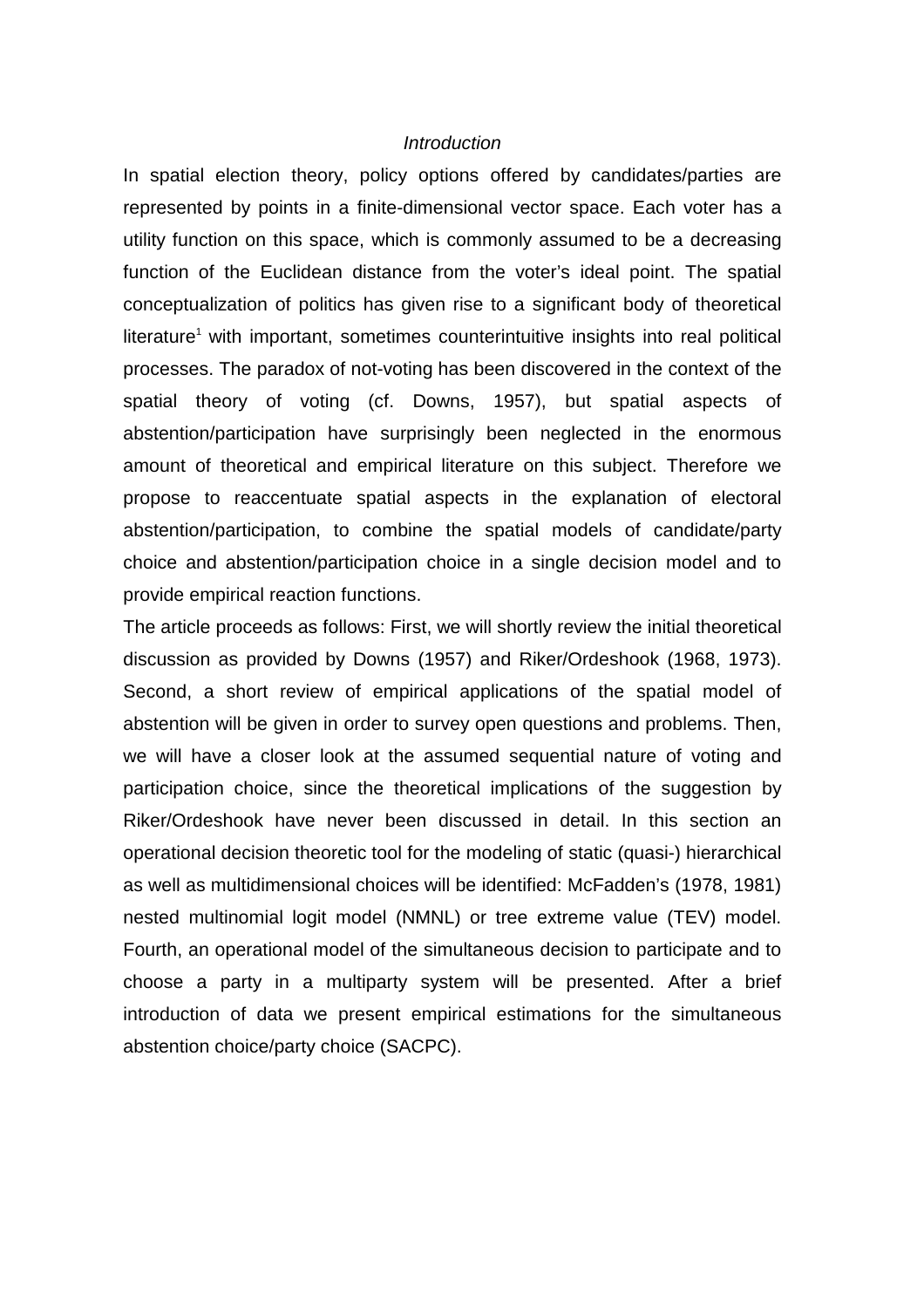#### *The Paradox of Not-Voting and Rational Choice*

<span id="page-5-0"></span>Downs (1957), one of the most important pioneers of the spatial theory of voting intensely discussed the paradox of not-voting: The conceptualization of voting as an instrumentally rational act, by which voters elect a candidate whose policies are closer to those they prefer most and which is driven only by the motivation to affect the outcome of an election, is confronted with the derived prediction that rational voters will choose to abstain. Even minimal (opportunity) costs would transcend the return of participation, since in large populations the value of one's vote is infinitesimal, the value of a vote being defined as the expected voting return as compared to the number of voters. Empirically, however, we observe large numbers of the electorate going to the ballot box. Downs therefore argued that the act of voting implies an additional long-term participation value consisting in contributing to live in a democracy (Downs, 1957: 267 ff).

Despite including a consumptive value in the calculus of voting, Downs also discussed policy-related factors leading to a propensity of abstention. He strongly insisted that abstention has to be considered as the result of the (perceived) non-discrimination of candidate positions. Contrary to Smithies' (1941) alluded analogy where abstention is described as the outcome of a voter's demand elasticity, Downs insisted that "...as long as there is even the most infinitesimal difference between (candidates/parties E./Th.) A and B, extremist voters would be forced to vote for the one closest to them, no matter how distasteful its policies appear in comparison with those of their ideal government. It is always rational per definitionem to select a greater good before a lesser, or a lesser evil before a greater" (Downs, 1957: 118 f). Indifferent citizens, that is citizens with a party differential of zero, tend to abstain.

Riker/Ordeshook (1968, 1973) systematized this theory and built the mathematical foundations<sup>2</sup>. They conceptualize the voting decision as a twostage process: First, the voter decides which of the candidates to elect. In a second step he decides, whether to vote for the most preferred candidate or whether to abstain: "...we conceptualize each citizen's choices and actions as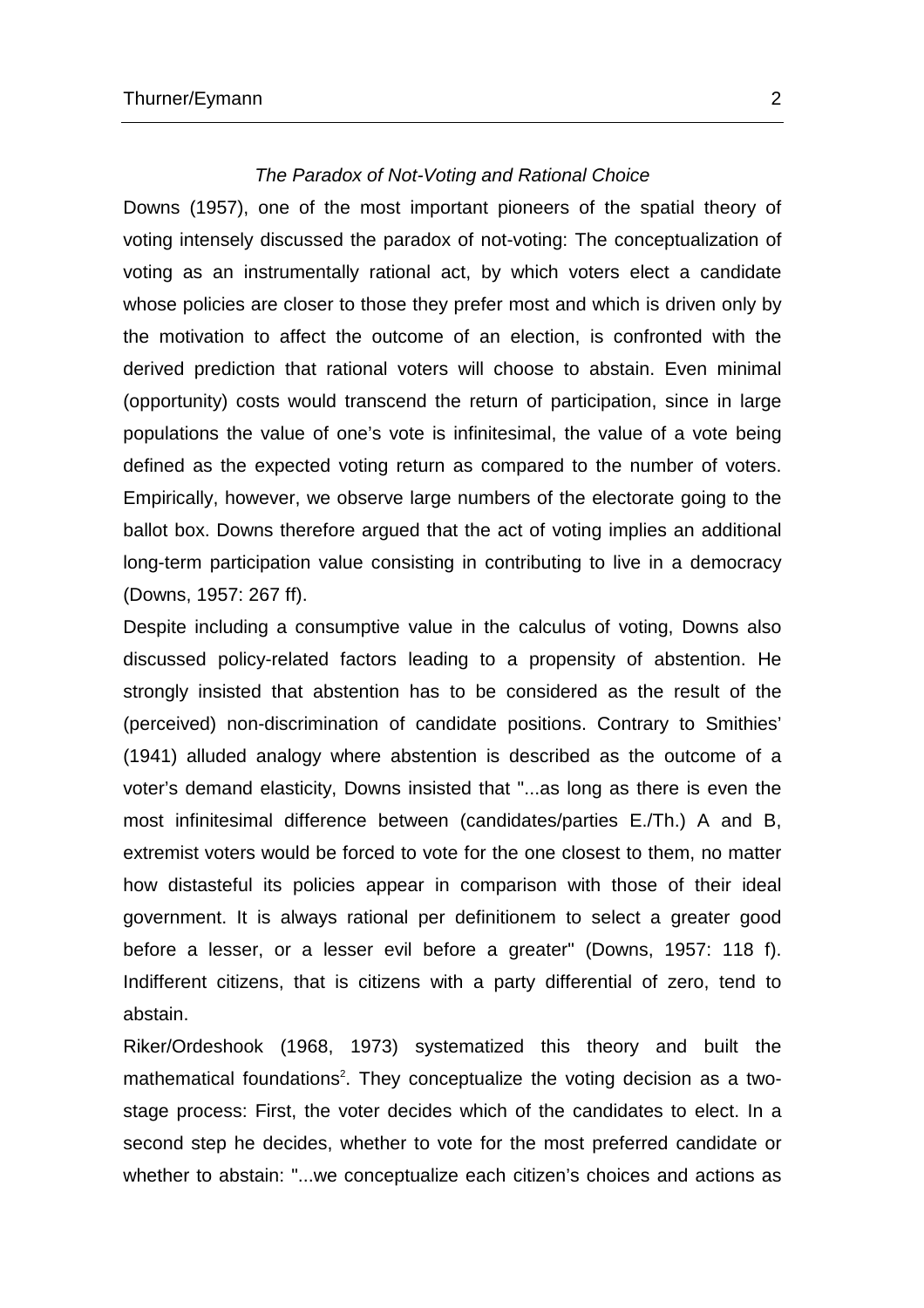the result of a two-stage sequential decision process. We assume, first, that the citizen evaluates both candidates and identifies a preferred candidate, and second, that he decides whether to vote or to abstain. We order the decision process in this fashion because the choice between voting and abstaining depends upon the citizen's comparative evaluation of the candidates..." (Riker/Ordeshook, 1973: 308).

The calculus of abstaining/participating has the following form (Riker/Ordeshook, 1973: 323):

$$
R = PB + D - C \tag{1}
$$

A voter participates if his total expected utility R is greater than the one yielded by alternative activities, that is, if  $R > 0$ . The term B represents the related stream of utility guaranteed by the success of the more preferred party over the less preferred one. C concludes the opportunity costs arising through the voting act. P represents the probability that an individual's vote is decisive. In large electorates, this probability is very small so that even in the case of only minimal costs the term PB-C should always be negative. Riker/Ordeshook therefore introduce the D term. D measures the positive contributions to the individual's utility where the "magnitude of the effect is independent of the individual's contribution to the outcome" (Riker/Ordeshook, 1968: 27). Stigler (1972) called this utility the consumptive benefit of voting, Fiorina (1981) and Brennan/Lomasky (1993) termed it 'expressive benefits' compared to 'instrumental benefits' resulting from the party differential. Riker/Ordeshook (1968: 28) considered the following points as possible arguments to the expressive component:

- the satisfaction from compliance with the ethic of voting,
- the satisfaction from affirming allegiance to the political system,
- the satisfaction from affirming a partisan preference,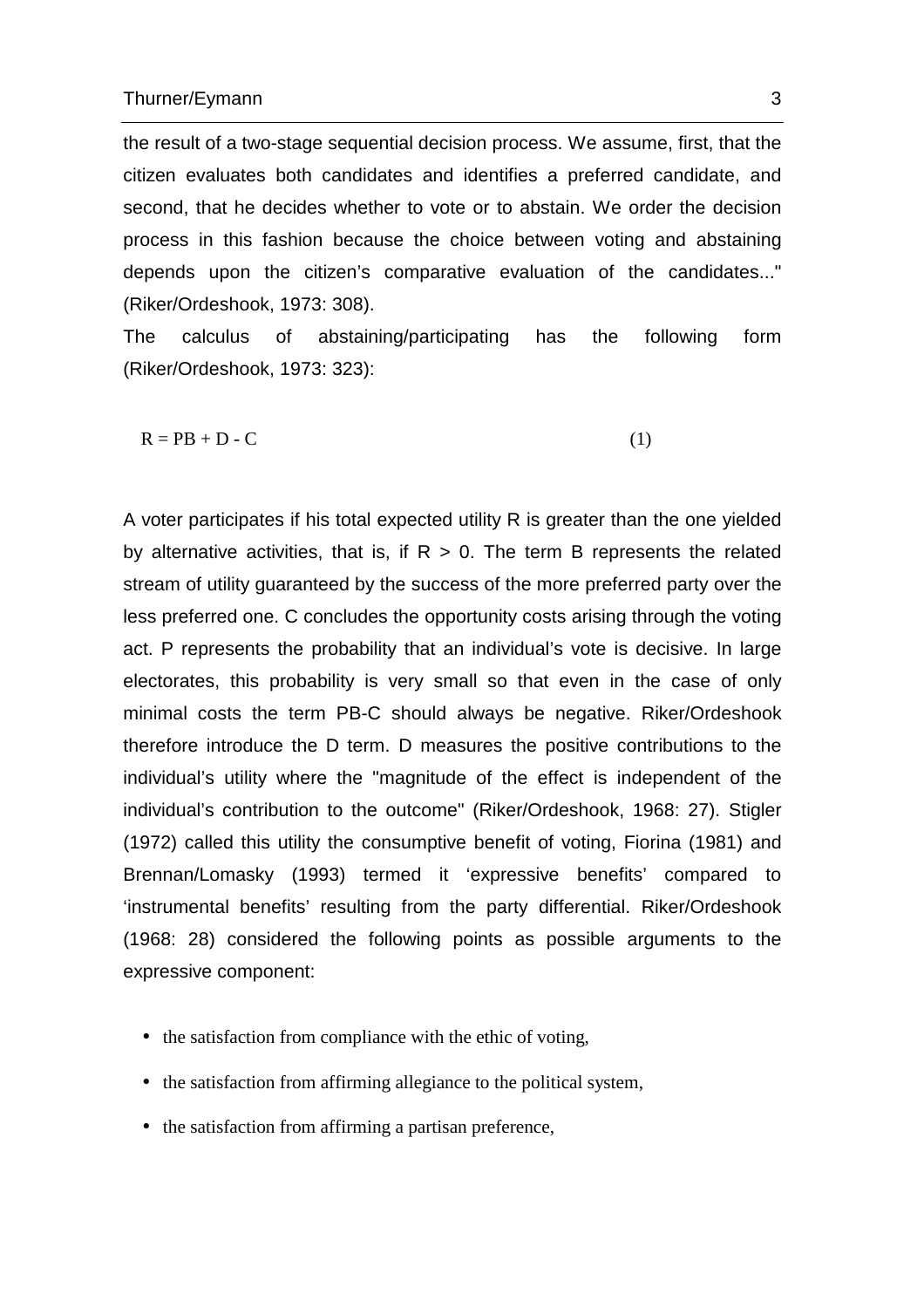and pointed to the affirmation of a partisan preference as the most important criterion: "For many voters this must be the most important and politically significant feature of voting (Riker/Ordeshook, 1968: 28).

Despite the obvious dominance of these consumptive aspects the authors claimed that it should nevertheless be possible to formulate propositions about the interdependence of party strategies and the participation choice. They assumed that two policy-related causes are central: indifference and alienation. The harder it is to discriminate between candidates, the greater should be the probability of abstention by indifference. Alienation, on the other hand, is induced by the perceived distance to the most preferred candidate. The further the candidate moves away from the voter's ideal point, the greater the probability that he will abstain. Contrary to indifference, the alienation hypothesis is not predicted by theories of rational choice, when considering only the effect on the immediate outcome. Under the broader concept of rationality including expressive costs and benefits it can be conceived as an element of the D term, however.

It is not intended here to review the whole array of proposed theoretical solutions to the voting paradox<sup>3</sup>. It suffices to say that the use of the economic model of voting lies in "accounting for changes on choices, rather than choices per se" (Grofman, 1995: 94). Kirchgässner (1992) has shown convincingly in his article, that the act of voting is fully compatible with rational choice theory when considering the low cost situation of this decision: "Therefore the main difference between usual economic decisions and the voting decision is not that moral rules are not existent for economic behavior or that self-interest is not relevant for voting decisions, but that the costs of following social (moral) rules, if this implies a deviation from self-interested behavior, are usually high in economic decisions and rather low in voting decisions" (Kirchgässner, 1992: 310). It follows that the assumptions of rational choice apply also to voting: "The basic 'credo' of economic analysis, namely that relative prices matter, can hold in such situations as well. As long as our results are only concerned with behavioral changes resulting from changed restrictions, traditional results carry over at least partially into the area of low-cost-decisions". (Kirchgässner, 1992: 307). So the answer to the question: "Is turnout the paradox that ate rational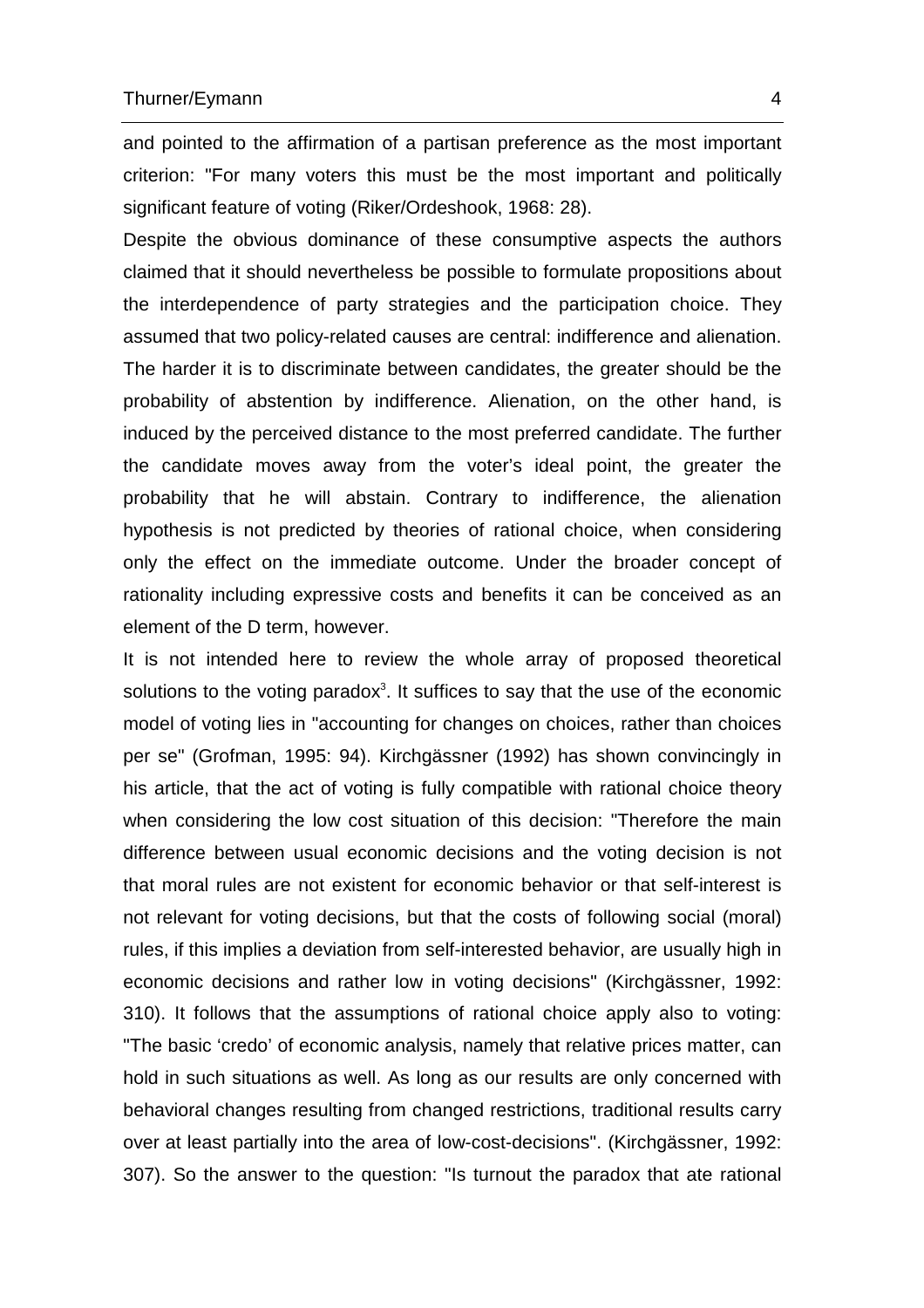## <span id="page-8-0"></span>Thurner/Eymann 5

choice theory ?" (Grofman, 1995: 93) is clearly negative. What is important is to identify the 'relative prices' in this situation and to empirically provide reaction functions for changing conditions. The next section reviews previous empirical applications of the spatial theory of abstention.

*Previous Empirical Applications of the Spatial Theory of Abstention* Despite its theoretical and formal sophistication, there are only few empirical applications of the spatial theory of voting. In a recent appreciation of Down's 'An Economic Theory of Democracy', Grofman stated "...that applications of the rational choice approach to the analysis of political behavior is in its infancy" (Grofman, 1995: 13). This complaint has to be intensified even when considering the number of studies testing effects of alienation and indifference: As far as we know there are only three studies which explicitly use alienation and indifference concepts.

The first attempt to empirically test the theoretically identified arguments of the calculus of voting, including an explicit indifference term B, has been carried out by Riker/Ordeshook (1968), who used three pre-election surveys for the Presidential elections in 1952, 1956, 1960. The measure of indifference depends on the respondent's own report how much he 'cares' about the outcome of an election. The authors' argument for this operationalization is based on an additional assumption that "the greater the differential benefit from the election of his favored candidate, the more the voter can be expected to 'care' about the outcome". Empirical results are presented in a fourdimensional crosstabulation of dichotomized arguments: P(closeness) by B (reward) by D (civic duty) by abstention (yes/no). Indifference (B) seems to make a difference in most cells, but a straightforward interpretation of these results in terms of relative influences is rather awkward. Regarding the result of indifference the authors' conclusion is as follows: "It is likely that B is much higher for many people than anyone has heretofore supposed" (Riker/Ordeshook, 1968: 39)

In a further study Brody/Page (1973), focusing exclusively on the effects of alienation and indifference, used two nationwide opinion surveys after the November 1968 US presidential election. In one survey, respondents were asked to indicate their evaluations of each presidential candidate on a scale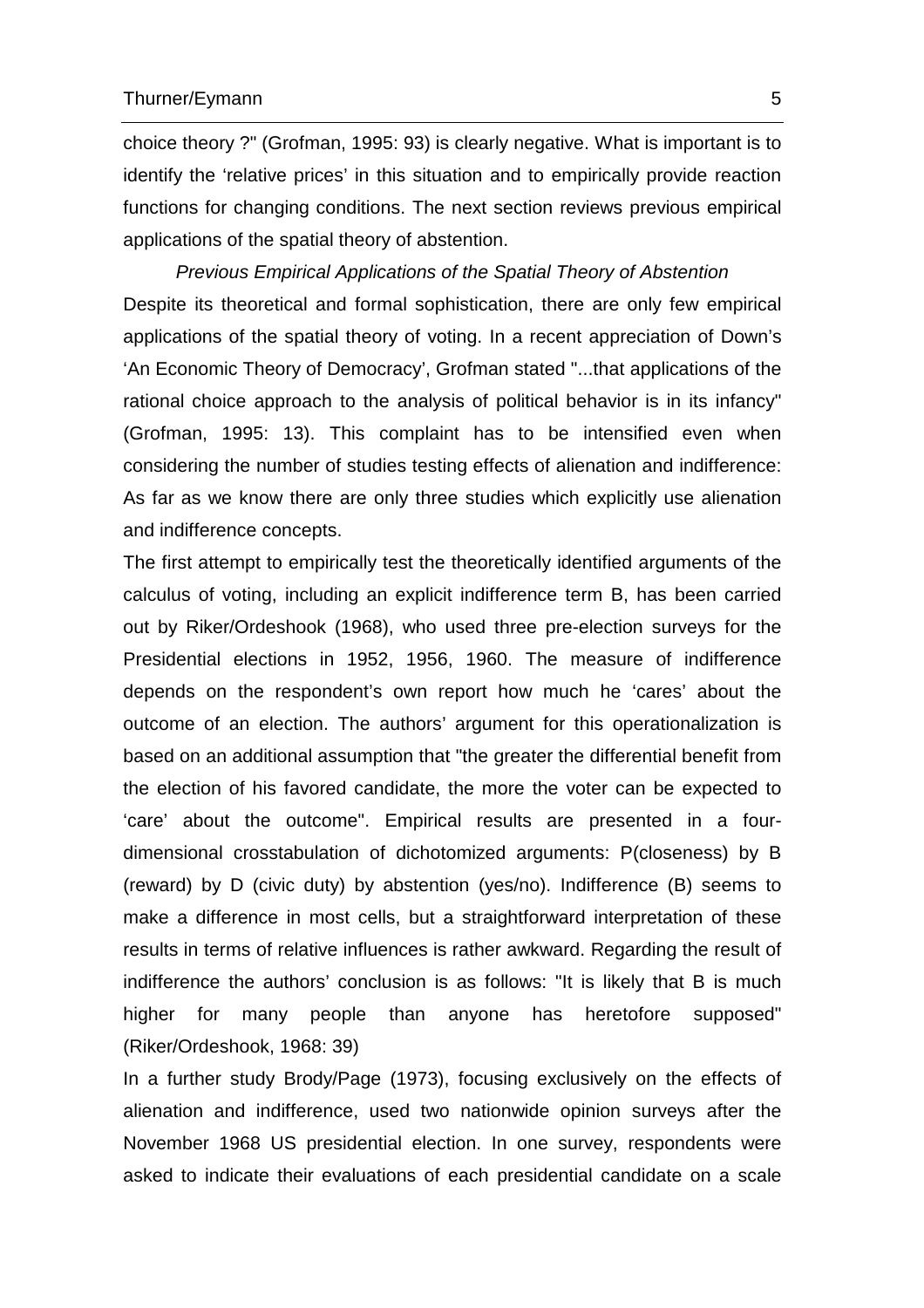ranging from 1 to 100, in the other survey the thermometer question has been applied to evaluate the candidates on 0 to 100 ranging scale. Both were intended to elicit a summary judgment of the candidates. Bivariate tables (1973: 5-6) of alienation and turnout as well as indifference and turnout justify that both factors affect turnout.

The only article which tried to determine relative effects of alienation and indifference by means of estimation is Guttmann/Hilger/Shachmurove (1994). They raised the question whether the participation choice could be understood as an investive rather than a consumptive act. Following the argumentation of the authors, the voting act should be seen as an investment only if indifference effects are predominant. Alienation effects, on the contrary were considered as an indicator of the expressive character of participation. Using thermometer scores and applying logistic regression analysis they show empirically that participation should be conceived more as a consumptive act: The effect of alienation is smaller and insignificant (Guttmann/Hilger/Shachmurove, 1994: 203). This is considered as a piece of evidence that the importance of the voting paradox has been overestimated.

Several open questions and problems remain when considering previous empirical studies. First, until now, none of the empirical analyses has tried to utilize the ideological left-right scale or even concrete policy scales in order to determine the relative effects of policy-specific alienation and indifference upon abstention. Second, using a general single dimension, as provided by the thermometer question, does not allow to consider the possibility, that in some political debates of a campaign, alienation could be predominant, whereas in others it could be indifference that prevails. How to arrive at results in multidimensional contests? Furthermore, Riker/Ordeshook have indicated further expressive arguments as e.g. party loyalty, which has not been controlled for in the empirical analyses. The model has never been applied to multiparty system settings. Last but not least, due to the complete absence of theoretical consideration of the hypothesized 'sequentiality' of candidate/party choice and abstention choice, the explanation of participation has always been modeled as an independent decision. These open questions will be treated in the following.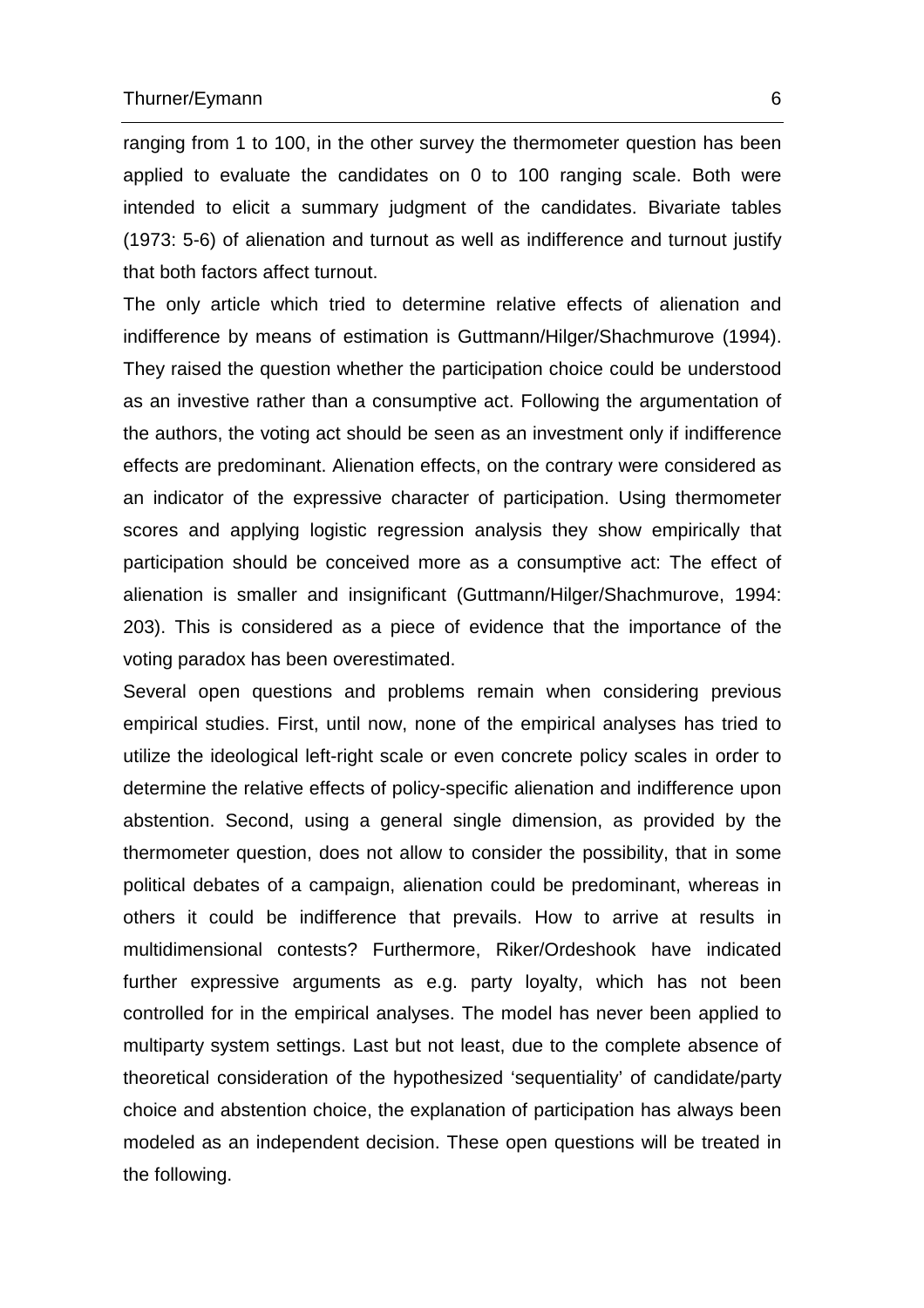<span id="page-10-0"></span>*Sequential Decisions, Preference Trees and Nested Logit Model* As has been shown, Riker/Ordeshook (1973) define the voting decision as a multistage decision problem. The implications of this characterization as a sequential decision process has never been discussed in detail, however. In general, decision problems are represented in a static manner: It is pretended that there is only one point of choice where the decision maker has to decide between actions  $a_1, a_2, \ldots, a_j, a_{j}$ . With the choice of one alternative, the decision is made and the decision problem resolved. Multi-stage decision problems, on the other hand, pretend that one decision problem is followed by others. Things become even more complicated, when problems are interrelated and the possible actions in later problems depend upon which actions were chosen in earlier problems. Sequentiality strictu sensu means that time passes between decisions. Such multi-stage problems can be represented as decision trees<sup>4</sup>, with a decision point or node representing the decision maker's choice between possible actions. Combinations of subsequent, adjacent edges are called a path. The hierarchical character "....arise(s) naturally because the implementation of any decision requires a sequence of actions which are necessarily separated in time." (Pudney, 1989: 137).

If we consider only the four major parties<sup>5</sup> in the setting of the German multiparty system, the tree representation of the sequentiality hypothesis put forward by Riker/Ordeshook (1973) would lead to the following tree structure:

## **Figure 1: Party Choice and Abstention Choice Conceptualized as Decision Tree I**

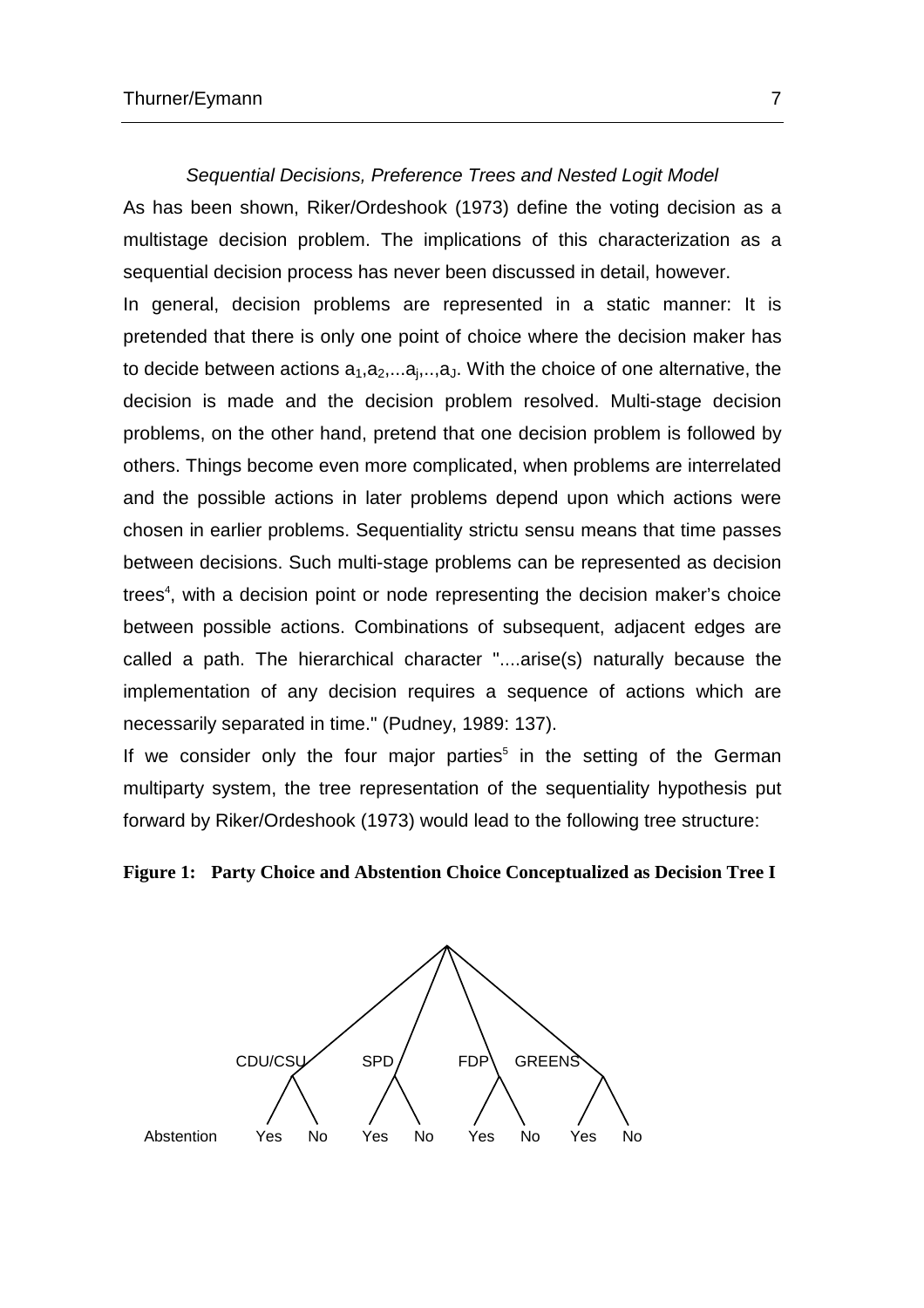In a first step the voter evaluates the set of four candidates/parties and determines the best alternative. In the second stage he decides whether to abstain or to participate. Decision criteria in the first step are policy distances in the multidimensional policy space (Davis/Hinich/Ordeshook, 1970, Riker/Ordeshook, 1973), decision criteria in the second stage are alienation, indifference, and arguments of the D term, among which party loyalty has been argued to be the most important.

It is questionable, however, whether this structure of sequence is the only appropriate one. Riker/Ordeshook's argument for this type of ordering of the decision process: "Because the choice between voting and abstaining depends upon the citizen's comparative evaluation of the candidates..." (Riker/Ordeshook, 1973: 308) is not compelling since alienation and indifference imply a comparative evaluation of the candidate's positions as well. Therefore, one might also imagine the following ordering of sequences:





In this tree, the sequential model begins with a simple binary choice between the branches participation versus abstention. Only the second stage, if participation is chosen, involves the selection of the most preferred candidate/party.

Last but not least, it seems doubtful whether the two decisions are made at different points in time. The following representation implies that all elemental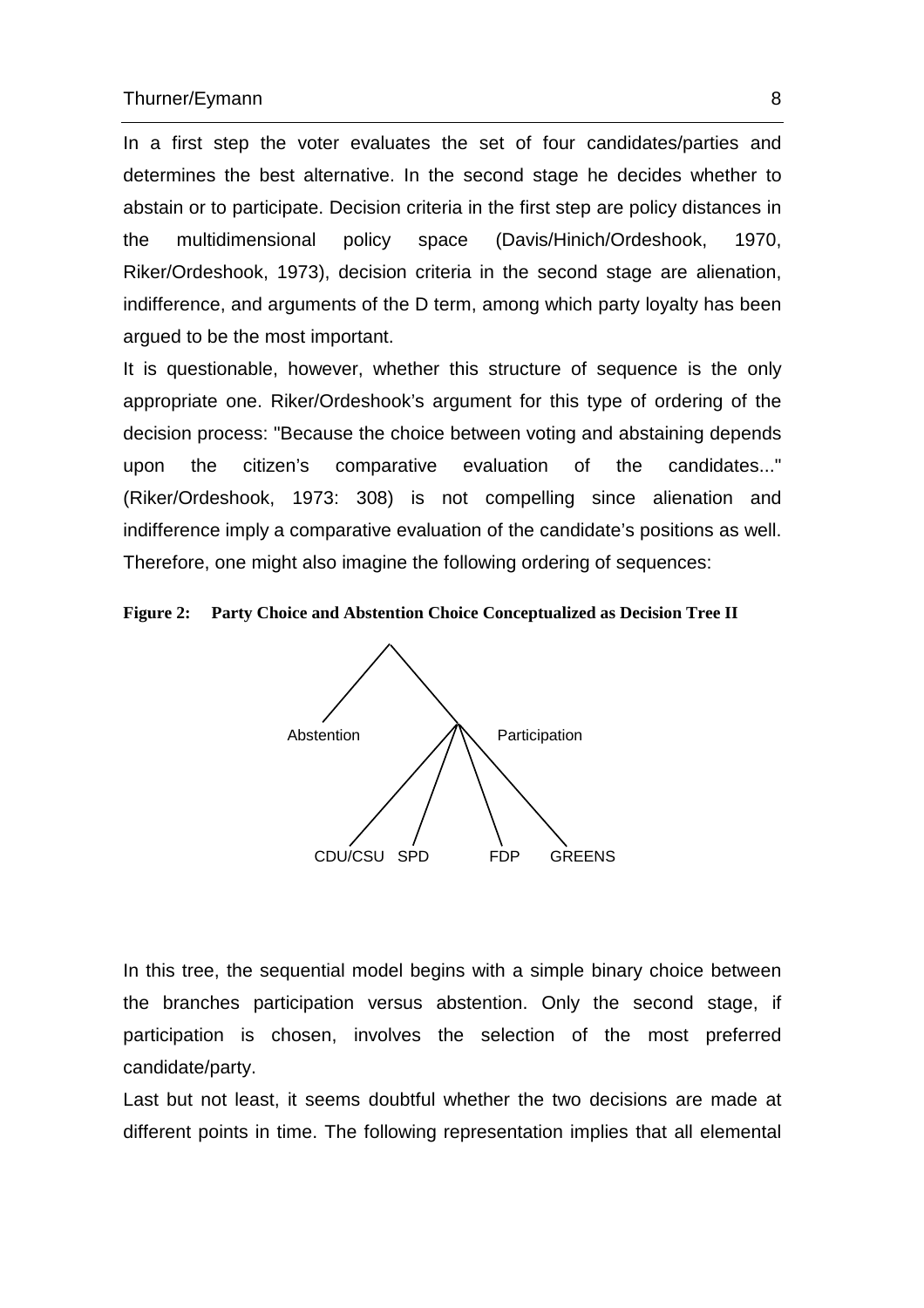alternatives, four candidates and the abstention option, are evaluated at the same point in time.

#### **Figure 3: Party Choice and Abstention Choice Conceptualized as Decision Tree III**



In order to clarify which of these graphical, rather intuitive representations apply to the act of voting, it is necessary to consider their respective theoretical implications.

First, it has to be noted, that additional to dynamic models, for which the hierarchical character of decisions is quasi-natural, there also exists a tradition in the literature on stochastic decision models which describes the concept of preference trees as a purely analytical tool<sup>6</sup>. In this context, the tree representation does not necessarily imply that an individual follows a path down the tree, making intertemporal choices in a certain order. Two approaches may be distinguished:

- a) Elimination models, where the hierarchical order serves as an hypothesis on 'covert' cognitive processes (Tversky, 1972a, 1972b, Tversky/ Sattah, 1979);
- b) nested logit models where the multi-level hierarchy of groupings of alternatives represents simultaneous recursive choices between subsets of alternatives with different patterns of substitution (McFadden 1978, 1981).

In the models proposed by Tversky and Tversky/Sattah, the choice of an alternative can be considered as a process in which alternatives are successively eliminated until a single one remains. Each alternative can be described by the list of characteristics it embodies.

The sequence of selecting an alternative is as follows: First, a characteristic is selected and all alternatives that do not possess this characteristic are eliminated from the choice set. A second characteristic is then selected as the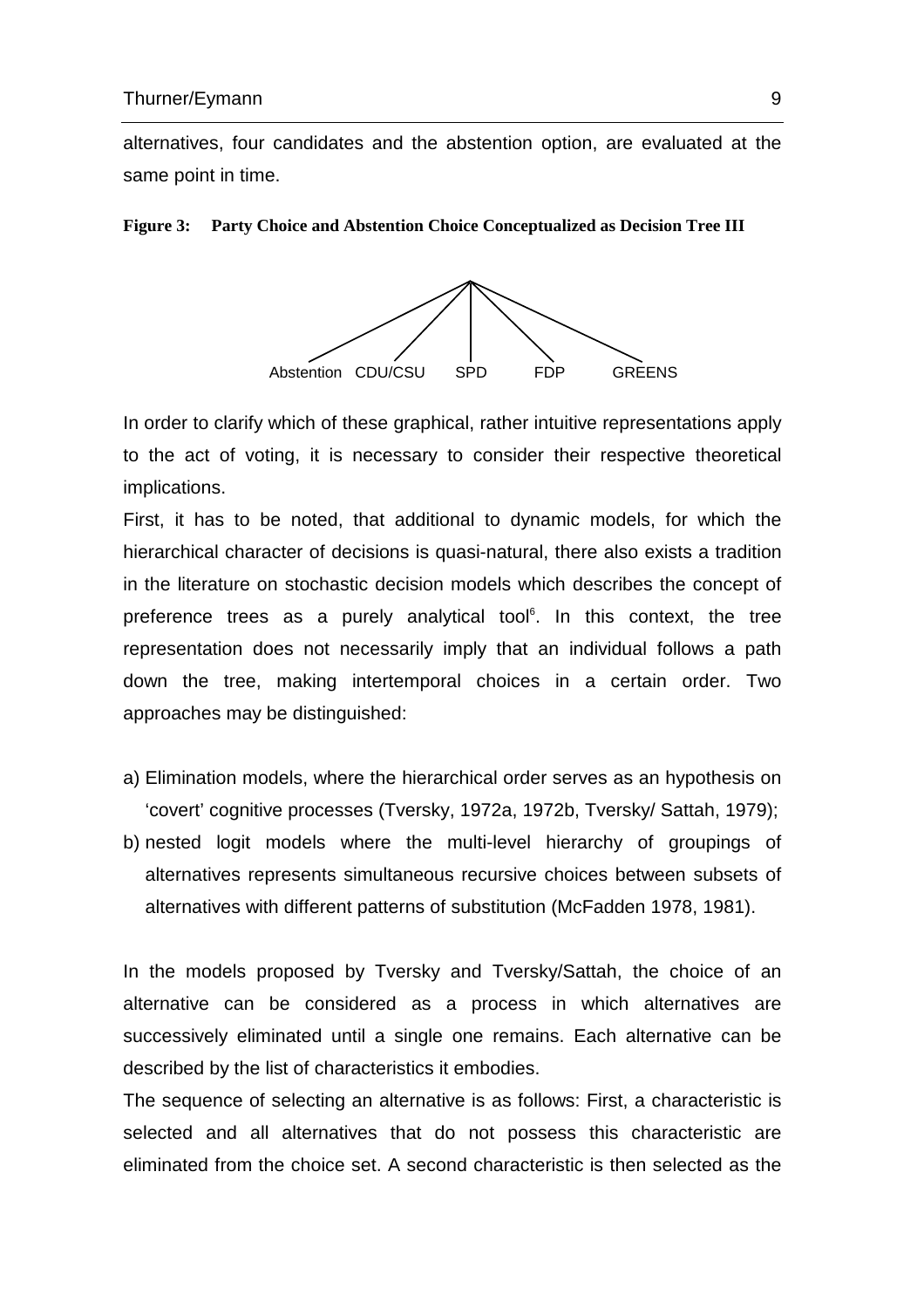## Thurner/Eymann 10

criterion for eliminating alternatives from the remaining choice set of alternatives and so on. The hierarchical elimination model (HEM) is a special type of a probabilistic choice model for which "the probability of choosing an alternative x from an offered set A is the product of the probabilities of selecting the branches containing x at each stage of the process, and the probability of selecting a branch is proportional to its overall weight" (Tversky/Sattah, 1979: 547). As McFadden (1981) has noted, in contrast to the Luce model (Luce, 1959) the elimination-by-aspects model is well suited to account for different similarities of alternatives.

However, the form of this model has also several drawbacks, preventing wider applications in economics. First, the model is restricted to characteristics that are qualitative. Second, consistent aggregation of individual choices is problematic. Third, as McFadden has pointed out, "when data are observed only on final choices, as is usual in economic applications, it is impossible to determine whether this elimination heuristic describes decision processes used by individuals" (McFadden, 1981: 231). Evidence from verbal protocols in laboratory experiments is needed in order to describe cognitive choice processes as a hierarchical elimination of aspects. One of the most important drawbacks, however, is the very restrictive view of the choice process, which "rules out any possibility of a trade off between characteristics." (Pudney, 1989: 122).

More compatible with microeconomic theory are discrete choice models. Discrete choice models, such as the nested multinomial logit model (NMNL) developed mainly by McFadden (McFadden, 19[7](#page-37-0)4, 1978, 1981)<sup>7</sup>, have been explicitly derived from random utility theory. Nested logit models presume a multi-level hierarchy of groupings of alternatives that are more similar to each other internally than relative to alternatives in other subsets. Again, the ordering of such nests of alternatives can be visualized as a 'decision tree'. A clear-cut definition of sequentiality is necessary, however. Hensher/Johnson (Hensher/Johnson, 1981) differentiate between two conditional decision structures: the sequential structure and the recursive (sequential) structure. Following the definition of Hensher/Johnson, decisions are sequential when

actors make subsequent choices conditional on the previous choices, yet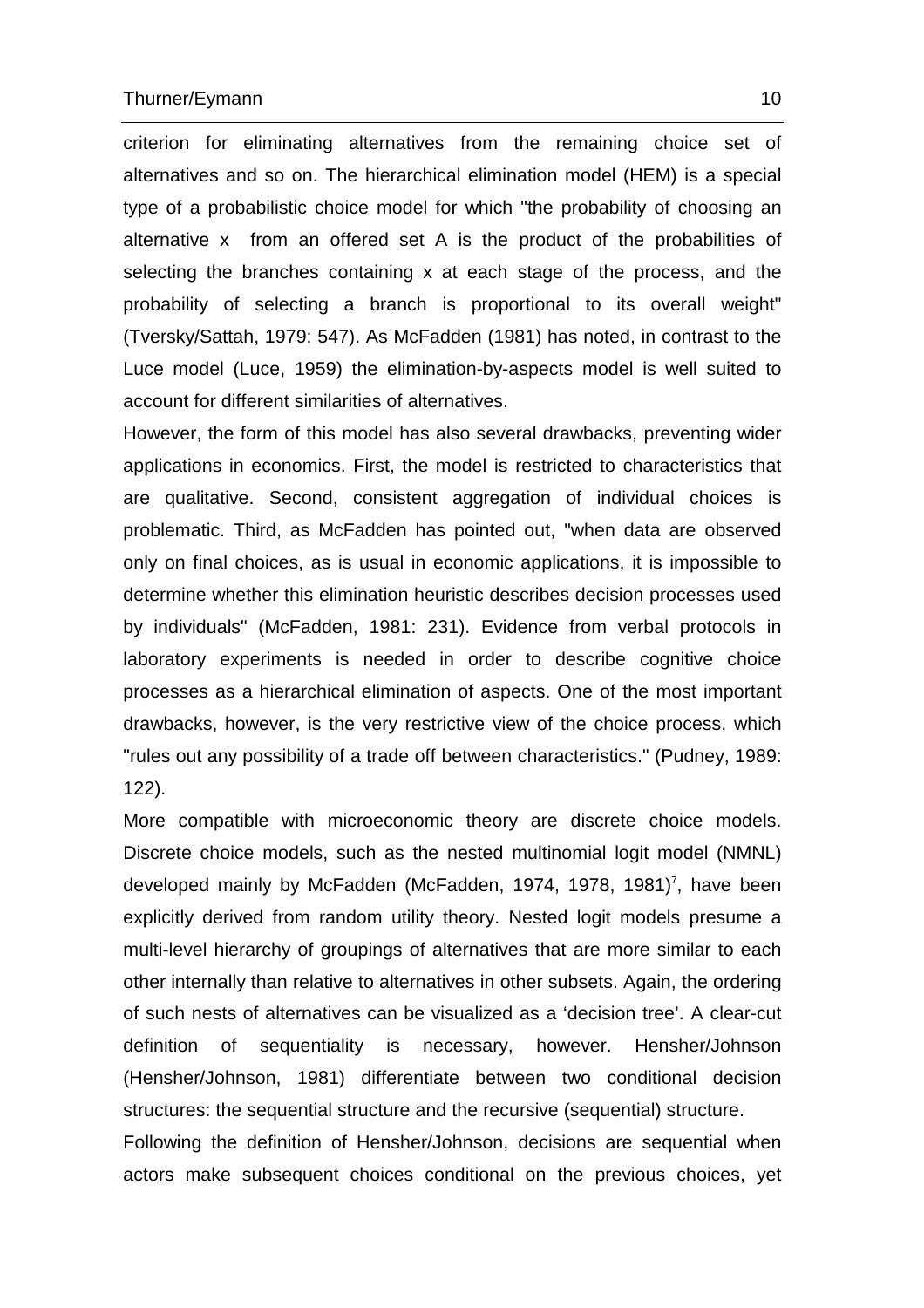without feedback loops or mutual interactions between decisions. This form of the hierarchical structuring of the decision process implies that the utility function is additively separable:

$$
U_{abc} = U_a + U_{b|a} + U_{c|ab} \t\t(2)
$$

with a∈A, b∈B, c∈C, and A, B, C being disjoint sets. For the assumed sequence a joint probability can be obtained:

$$
P_{abc \in ABC} = P_{a \in A} \cdot P_{b \in B} \cdot P_{c \in C} \tag{3}
$$

Hensher/Johnson emphasize "that all the attributes in choice set A are independent of the attributes in B and C, the attributes in choice set B are conditioned on the selection of a particular alternative in choice set A, and the attributes in choice set C are conditioned on the selection of a particular alternative in A and in B. There is no feedback loop" (Hensher/Johnson, 1981: 80). Therefore, joint probabilities of a specific sequence of choice are simply the product of each marginal. Since there are no mutually interactive effects, joint probabilities can be determined in any order, despite the theoretical assumption of a particular sequence.

The recursive type is defined as "...an extension of the sequential structure to incorporate feedback effects, and is referred to as recursive (sequential) structure. At each decision level the choice is assumed to be conditioned on the previous choice in totality rather than a single alternative in a previous decision" (Hensher/Johnson, 1981: 81). Recursiveness in such decision trees means that different decision levels are connected with each other in a way that the attributes of all lower branch alternatives, incorporated in an additional variable, often referred to as inclusive value, expected maximum utility, or accessibility index, influence the decision among any set of upper branches. Choices on higher levels "are made in the light of the fact that the lower-level alternatives are already chosen as optimal in the respective lower subsets. This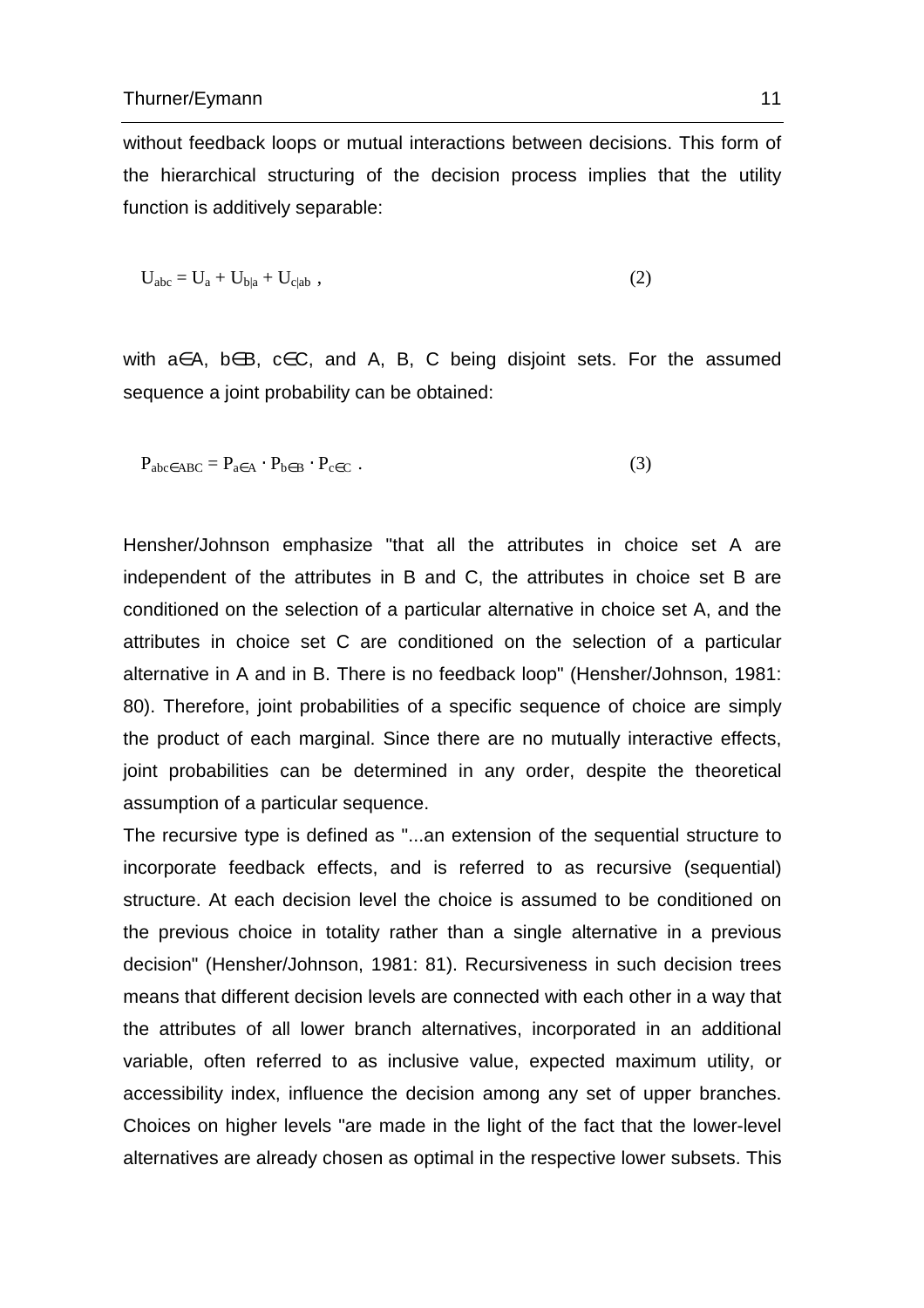<span id="page-15-0"></span>simultaneity is the fundamental difference of the nested logit model from a pure sequence of otherwise unrelated choice models" (Börsch-Supan, 1987: 46).

## *The Nested Multinomial Logit Model*

The nested logit model is consistent with stochastic utility maximization and is a member of the class of random utility models. Therefore, it seems to be especially well suited for modeling rational voter choices<sup>8</sup>. In this section we provide a brief review of the assumptions and properties of the nested logit model. For greater detail see McFadden (1978, 1981) and Ben-Akiva/Lerman (1985).

Random utility models (RUM) capture the analysts' uncertainty about voters' choice behavior. The derivation of discrete choice models from utility theory is based on a precise distinction between the behavior of the decision maker and the analysis of the researcher. Following Manski (1977), the assumption that utility is a random function "... reflects a lack of information regarding the characteristics of alternatives and/or decision-makers on the part of the observer" (Manski, 1977: 229). Instead of attempting to precisely predict an individual's choice we predict the probability with which an individual will choose an alternative. To give choice probabilities a theoretical foundation, utilities are conceptualized as random, consisting of a deterministic utility component  $V_{ii}$ , also called the systematic or representative component, and of a random component ε:

$$
U_{ij} = U_{ij} (V_{ij}, \varepsilon_{ij})
$$
 (4)

with  $V_{ii} = V_{ii}(z_{ii}, s_i)$ ,

where z stands for attributes of the alternatives j and s for attributes of the individuals i.

Let us therefore assume that the parties are not certain how voters will vote when the parties select policy positions in multidimensional policy space. However, all parties have the same subjective expectations about the random behavior of voters. These expectations are represented by probabilistic voting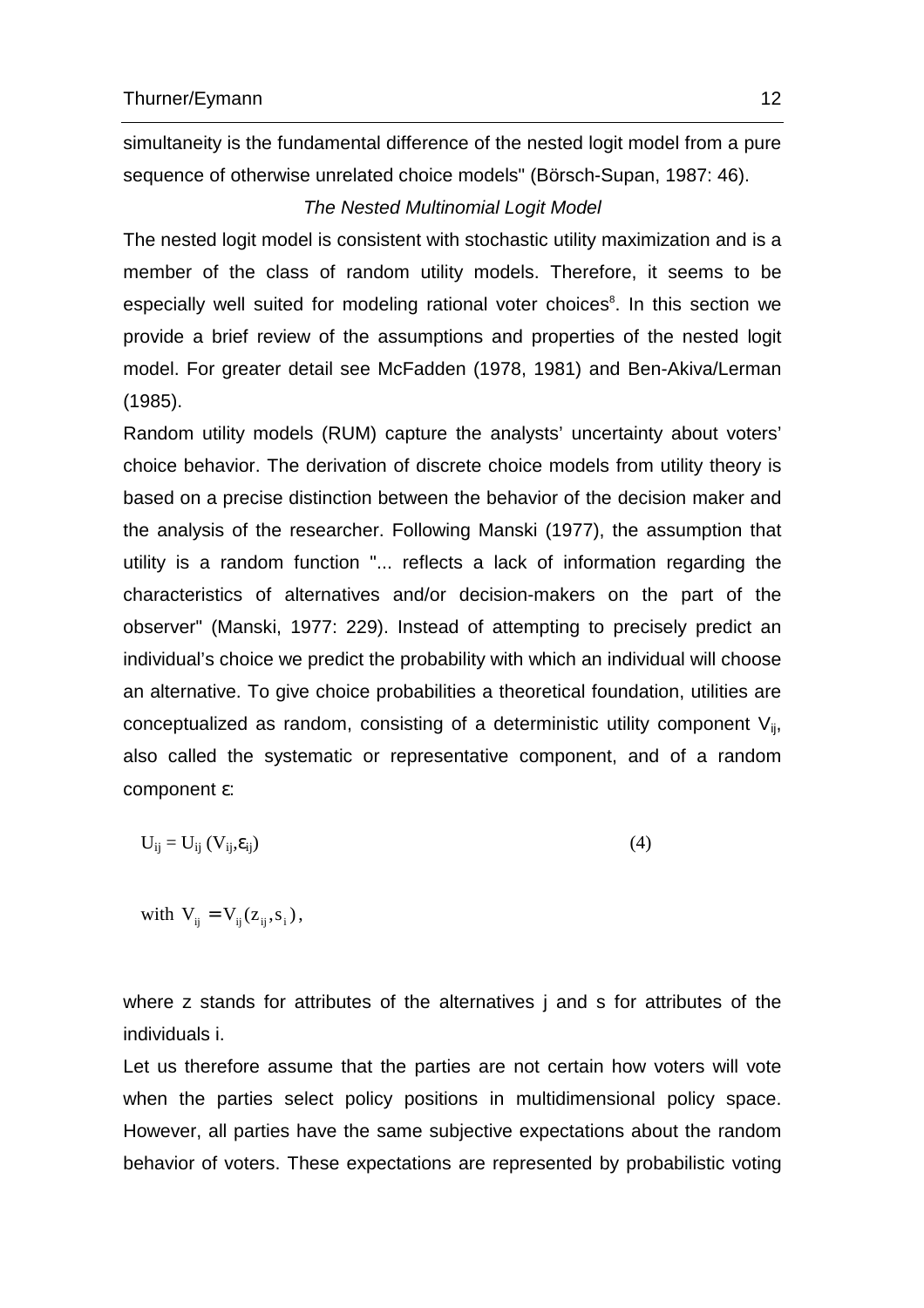functions. The probability  $P_{ij}$ , that voter i chooses alternative j of the set of alternatives A depends on the observed characteristics  $z_{ij}$  of the alternative j compared with the characteristics of each of the other alternatives, as well as on the observed characteristics  $s_i$  of the voter. The random utility model specifies this probability as a parametric function of the general form<sup>9</sup>:

$$
P_{ij} = f(z_{ij}, z_{ih}, \forall j \text{ in } A, \text{ and } j \neq h, s_i, \beta)
$$
 (5)

where f is the function that relates the observed data to the choice probabilities. This function is specified up to some vector of parameters, ß, representing the relative importance of the characteristics. Assume that the random components  $\varepsilon_{ii}$  are identically and independently distributed with a Gumbel distribution:

$$
F(\varepsilon_1, \dots \varepsilon_J) = \exp[-\exp(-\varepsilon_1), \dots, \exp(-\varepsilon_J)]
$$
 (6)

Given this distribution for the unobserved components of utility, McFadden (1974) derived the conditional multinomial logit model with the following choice probabilities:

$$
P_{ij} = \frac{\exp(V_{ij})}{\exp(V_{ih})} \quad \forall j, h \in A
$$
 (7)

Luce (1959) originally derived this model by starting from the axiom of Independence of Irrelevant Alternatives (IIA). The IIA assumption states that the ratio between the choice probabilities of a and b is independent of the set that contains a and b. It therefore implies a form of separability between decisions. The NMNL model is a special case of the Luce model insofar as the representative component V<sub>ij</sub> is a linear function of the attributes  $z_{ij}^{10}$  $z_{ij}^{10}$  $z_{ij}^{10}$ .

The multinomial logit is inappropriate when IIA holds only for subsets of alternatives but not for all elemental alternatives. Therefore, McFadden (1978, 1981) proposed a more general random utility model which is able to accommodate different degrees of cross-alternative substitution by partitioning of the choice set into nests where IIA holds within nests but not across nests. This so-called generalized extreme value (GEV) model or a special case of it,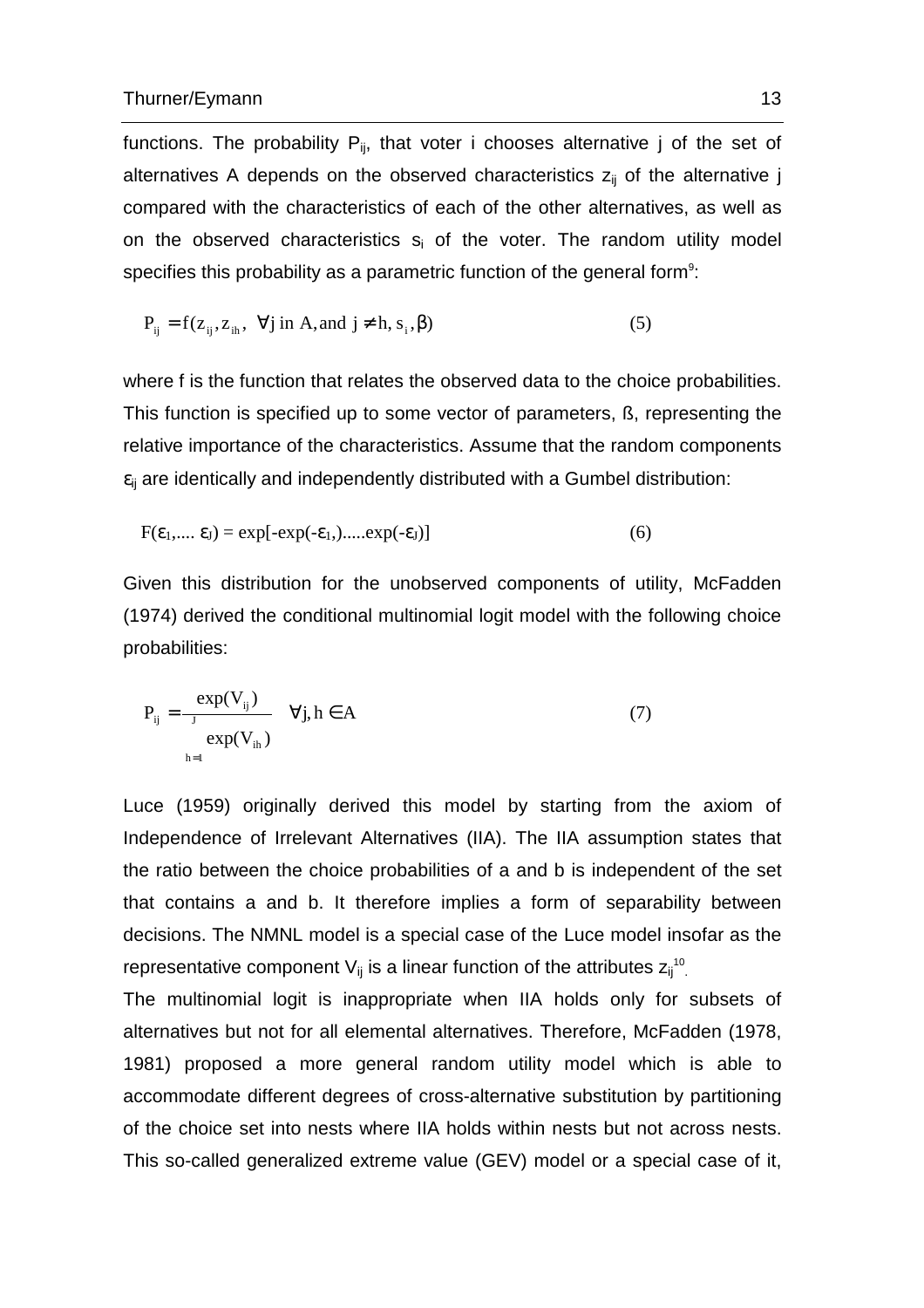the nested multinomial logit model, is a generalization of the multinomial logit model. The general extreme value distribution of the random utility terms is given by:

$$
F(\varepsilon_1, \dots \varepsilon_j) = \exp(-G(\exp(-\varepsilon_1), \dots, \exp(-\varepsilon_j))), \tag{8}
$$

where G is a nonnegative function of nonnegative elements  $(y_1, \ldots, y_J)$ , homogenous of degree  $\mu$ . The nested multinomial logit model allows for the consideration of choice subsets to reflect a nested similarity structure of the alternative in the choice set. For representational aims we represent a threelevel tree of a hypothesized decision structure of a simultaneous abstention choice/party choice model (SACPC):

## **Figure 4: Hypothesized Tree Structure of a Nested Logit Model Applied to SACPC model**



where subset A is first split into two subsets, i.e. abstention and participation. Only the participation subset is again split into leftist versus rightist parties, each containing the elemental party alternatives. The multi-stage extension of the extreme value distribution of type B yields the nested multinomial logit model. The joint cumulative distribution of the random variables for a three level tree is given by: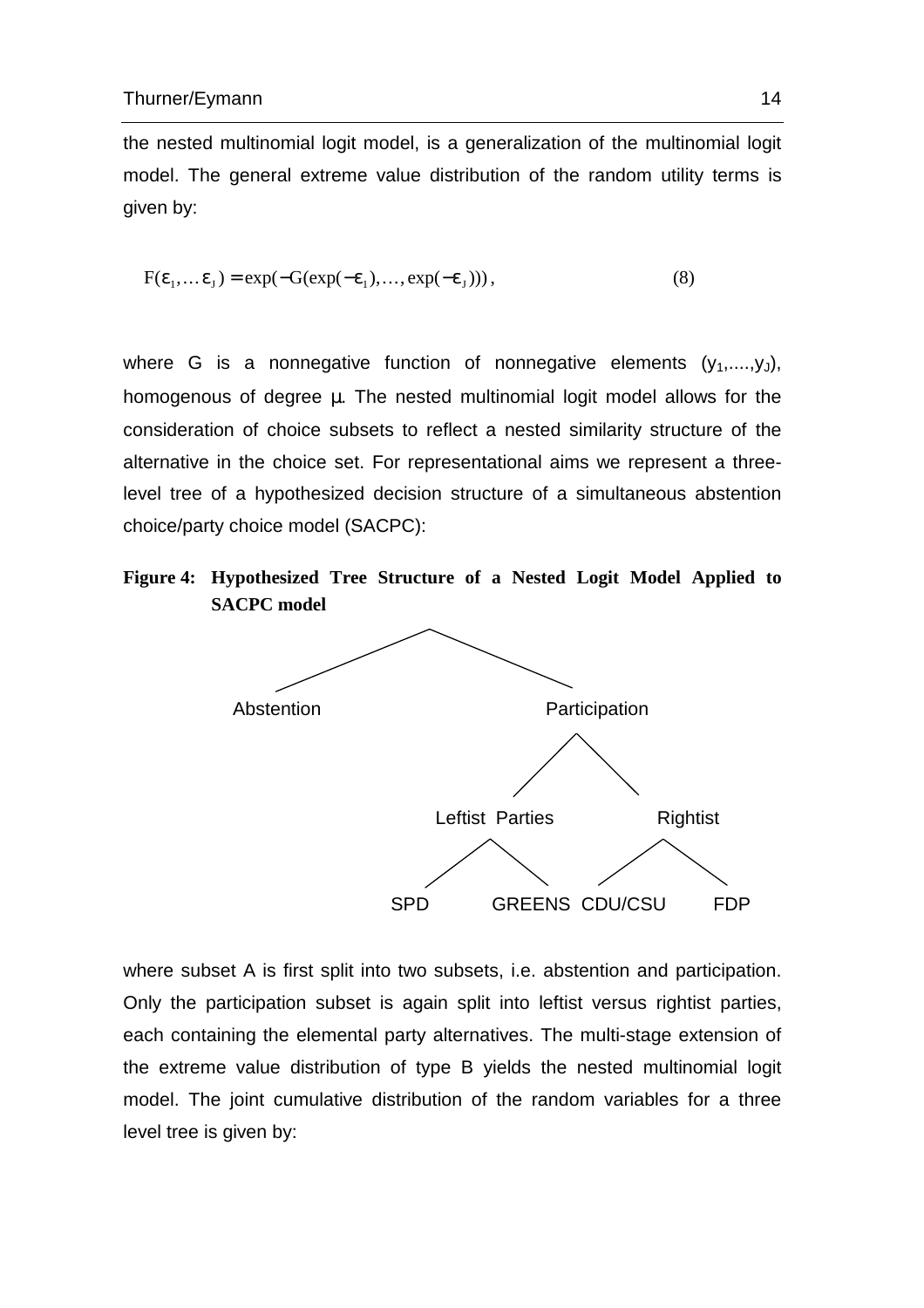$$
G = \left\{ a_{l} \left| \left( a_{m} a_{m} \right) \right|_{j \in A_{m}^{*}} \epsilon_{j}^{\frac{1}{\mu_{m}!}} \right|_{j \in A_{m}^{*}}^{\frac{\mu_{m}!}{\mu_{l}}} \right\}^{\mu_{l}},
$$
\n(9)

 $0 < \mu_{ml} \leq \mu_l \leq 1$ ,  $a_{ml}$ ,  $a_l < 0$ ,

where  $A^*, A^*_n$  ,  $A^*_{ml}$  denote the choice subsets at the three nesting levels, J is the overall number of alternatives in the choice set A, and the parameters  $\mu$  are a measure of the correlation of unobserved utility within subsets. Choice probabilities can be derived as follows<sup>11</sup>:

$$
P_{lmj} = P_{l \in A^*} \cdot P_{m \in A^*_l} \cdot P_{j \in A^*_{lm}} \tag{10}
$$

where

$$
P_{I \in A^*} = \frac{\exp(\alpha_1 + \mu_1 I_1)}{\exp(\alpha_n + \mu_n I_n)}
$$
(11)

$$
P_{m \in A_{1}^{*}} = \frac{\exp \left| \frac{\alpha_{lm}}{\mu_{1}} + \frac{\mu_{lm}}{\mu_{1}} I_{lm} \right|}{\exp \left( \frac{\alpha_{lp}}{\mu_{1}} + \frac{\mu_{lp}}{\mu_{1}} I_{lp} \right)}
$$
(12)

$$
P_{j \in A_{im}^*} = \frac{\exp\left(\frac{\alpha_{lmj}}{\mu_{lm}} + \frac{\beta}{\mu_{lm}} z_{lmj} + \frac{\gamma_{lmj}}{\mu_{lm}} s\right)}{\exp\left(\frac{\alpha_{lmq}}{\mu_{lm}} + \frac{\beta}{\mu_{lm}} z_{lmq} + \frac{\gamma_{lmq}}{\mu_{lm}} s\right)} \quad . \tag{13}
$$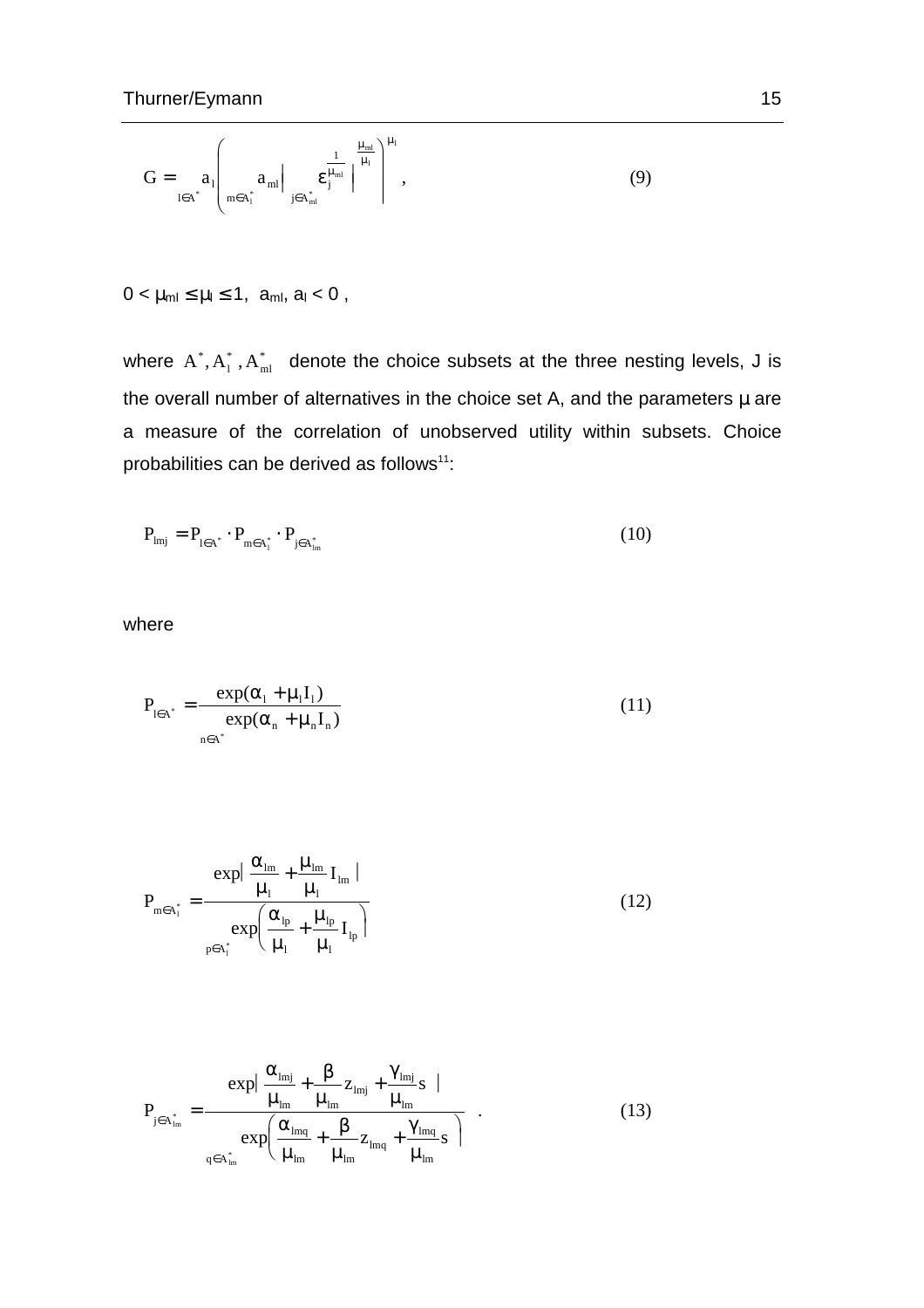Variable I, termed inclusive value, summarizes the attributes of the lower level. The presence of this value shows that the variables influencing the party choice probabilities  $\,{\rm P}_{\rm j\in A_{\rm lm}^*}\,$  may affect the participation/abstention probability  ${\mathsf P}_{\rm l\in A^*}$  at the same time. Again: this conceptualization of voting as a multi-level choice process does not imply that the choice at the higher level has to precede temporarily the choice at the lower level. The inclusive values ( $I_1$  and  $I_{lm}$ ) represent the deterministic part of the maximum utility achievable from choosing subsets  $A^*_1$  or  $A^*_{lm}$ :

$$
\mathbf{I}_{1} = \ln \underset{\mathbf{m} \in \mathbf{A}_{1}^{*}}{\exp} \left| \frac{\alpha_{\mathbf{lm}}}{\mu_{1}} + \frac{\mu_{\mathbf{lm}}}{\mu_{1}} \mathbf{I}_{\mathbf{lm}} \right| \tag{14}
$$

$$
I_{lm} = \ln \underset{j \in A_{lm}^*}{\exp} \left| \frac{\alpha_{lmj}}{\mu_{lm}} + \frac{\beta}{\mu_{lm}} z_{lmj} + \frac{\gamma_{lmj}}{\mu_{lm}} s \right| \tag{15}
$$

Dissimilarity parameters  $\mu$  indicate the degree of similarity of grouped alternatives in one subset. For the nested logit model to be globally compatible with utility maximization, the estimated values of  $\mu$  must satisfy the constraint: 0  $\langle \mu_{\rm m} \rangle \leq \mu_{\rm l} \leq 1$ , a<sub>m</sub>, a<sub>l</sub>  $\langle 0 \rangle$  (McFadden 1978, Börsch-Supan 1990). If all dissimilarity parameters take values equal to one, and extreme value distribution of type one is implied

$$
G = \left| \int_{j=1}^{J} \varepsilon^{1/\mu} \right|^{1}, \ \mu \equiv 1,
$$
 (16)

the nested multinomial logit model collapses to the simple multinomial logit model.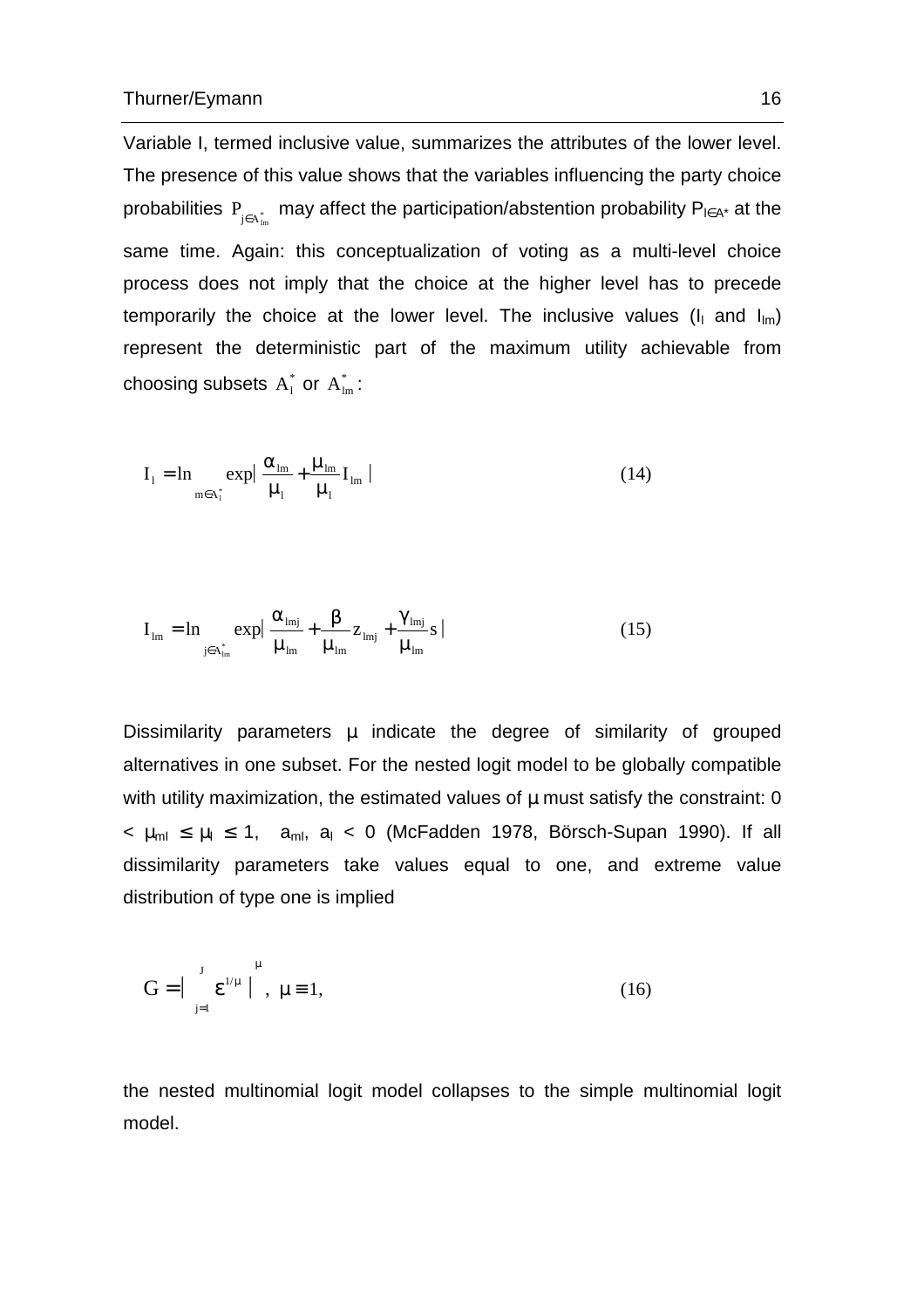<span id="page-20-0"></span>The estimation procedure, which will be applied in the following, is full information maximum likelihood  $(FIML)^{12}$  estimation of the NMNL. The loglikelihood function

$$
L = \frac{d_{\text{limj}}}{\text{ln} A^* \text{ln} A^* \text{ln} A^* \text{ln} B^* \text{ln}} \tag{17}
$$

where index i denotes individuals in the choice set and  $d_{\text{limj}}$  is an indicator variable that takes the value of one if the alternative j has been chosen by individual i and zero otherwise.

## *The Simultaneous Choice Model of Abstention and Party Vote*

Let Z be the K-dimensional policy space. Each individual voter, denoted by i, is assumed to have a well-defined utility function over this policy space. His policy preferences are characterized by a finite point of maximum utility  $x_i \in Z$ , called his ideal point. Let the voters' choice set be  $A = \{a_1, a_2, ..., a_i, ..., a_J\}$  including the alternative abstention. Voters are assumed to have identical choice sets. Parties are conceived as unitary actors. They take policy positions  $z_{ik} \in Z$  in the policy space, where dimensions are assumed to be separable (cf. Ordeshook, 1986: 90). The partial utility derived from a perceived party's policy position  $z_{ijk}$ is denoted as  $u_i(z_{ijk})$ . Each voter chooses the platform closest to his mostpreferred positions<sup>13</sup>. Preferences over parties are single peaked and symmetrically distributed around the ideal point. The voter's preference rule can therefore be represented by a distance function: the closer party j's position to  $x_i$ , the more probably it is preferred by voter i. We presume the following weighted distance rule for the determination of the total utility function:

$$
U_j(z_{ij}) = \sum_{k=1}^{K} -\beta_k |x_{ik} - z_{ijk}| \tag{1}
$$

where  $\beta$  is a constant indicating the saliency of each of the K dimensions, which is identical for all i. The saliency weights indicate, how voters value a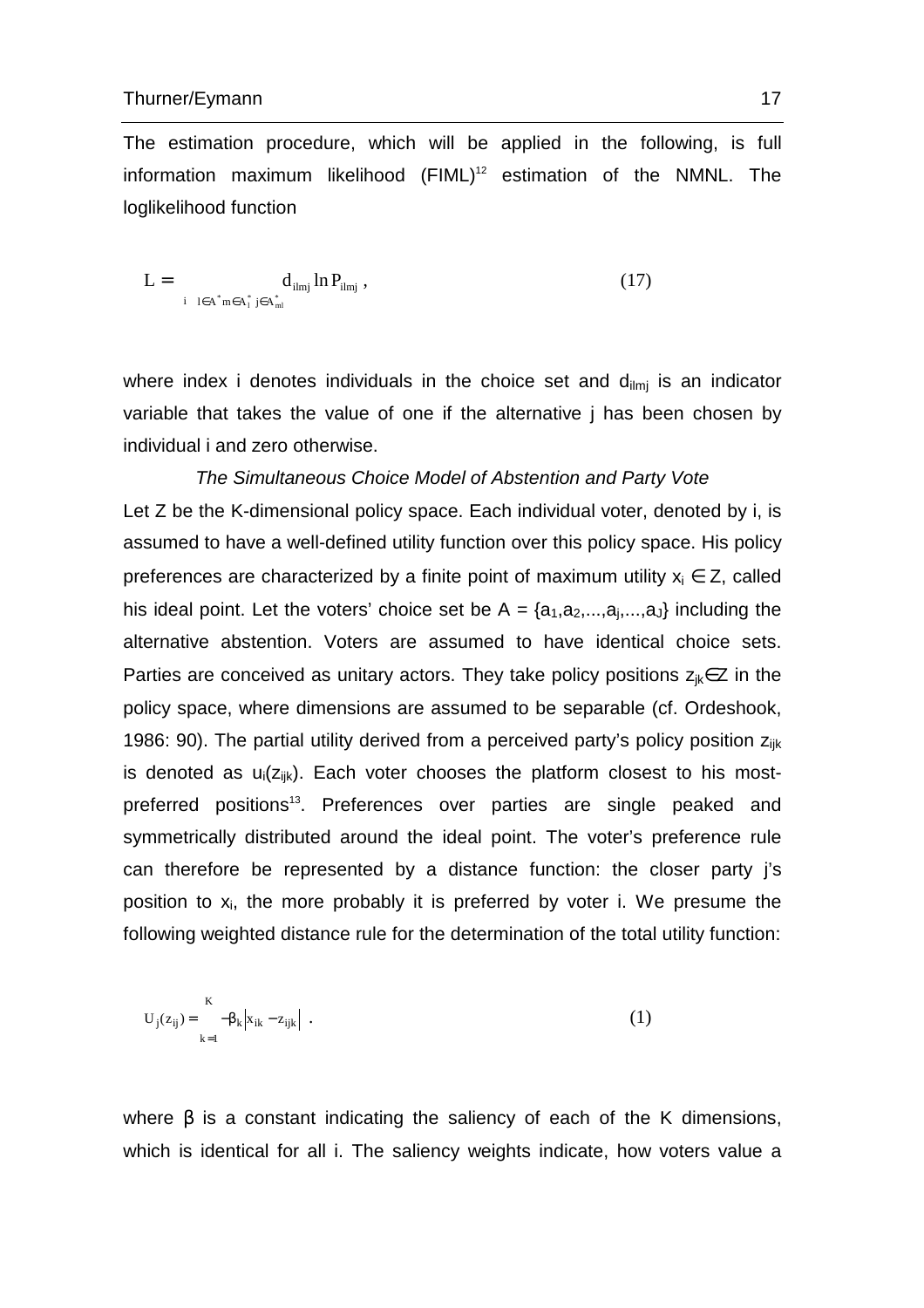single policy dimension, whereas the ratio of weights indicate how they trade off distances in different policy dimensions.

At the same time, non-spatial biases towards parties which are not related to actual policy debates should be considered as well (c.f. Davis/Hinich/Ordeshook, 1970, Enelow/Hinich, 1984). So, Shepsle e.g. points to the fact that, "some bases of voter evaluation are fixed and durable (party 'types are analogous to location-specific capital) while others may be varied by parties (specific issue positions are analogous to product prices). Thus, though there is no direct analogy in politics to prices, the general notion that some features of the firm and its products are durable while others are variable has application to electoral situations" (Shepsle 1991: 43). In order to clarify the implications of a voter's bias towards a specific party we will modify an example provided by Mueller (1989). Let  $b_{ii}$  be the bias term representing the propensity of voter i towards party j, with the propensity  $b_{ii}$  > 0. Choice probabilities in a two-candidate setting can then be presented as follows (see Mueller 1989: 203):

|  | $(P_{i1} > 0,5)$ $\Leftrightarrow$ $(U_{i1} > U_{i2} - b_i)$   |     |
|--|----------------------------------------------------------------|-----|
|  | $(P_{i1} = 0.5)$ $\Leftrightarrow$ $(U_{i1} = U_{i2} - b_i)$   | (2) |
|  | $(P_{i2} > 0.5)$ $\Leftrightarrow$ $(U_{i1} < U_{i2} - b_i)$ . |     |

The utility this voter expects from candidate 2's platform must exceed that expected from 1's platform by more than  $b_{i1}$ , before 1 loses this individual's vote to 2. This bias term can be represented by the concept of a party-specific loyalty which in the context of rational choice approaches captures the effect of an individual's past voting behavior on the present and future votes and the carry-over effects of past campaigning and party reputation (Fiorina, 1981). Fiorina's 'running tally' model conceives the development of party identification as the ongoing result of the comparative evaluation of the party platforms and performance of party politicians contributing towards a cumulative evaluation of the parties by voters<sup>14</sup>. Then, considering only explanatory variables for the evaluation of the parties j∈A\a<sub>abstention</sub> leads to the following parametric function: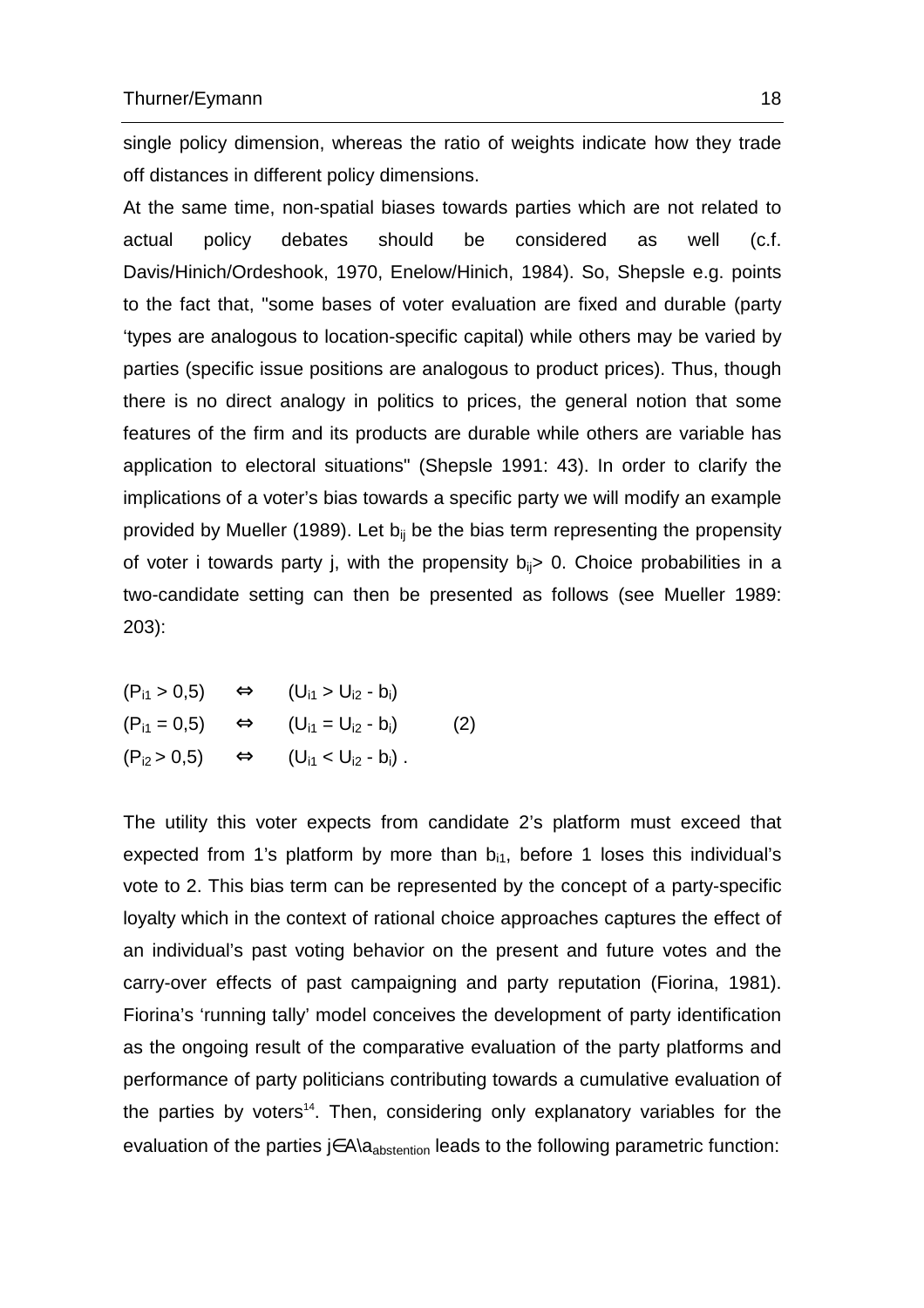$$
P_{ij} = f(z_{ij}, z_{ih}, b_{ij}, b_{ih} \quad \forall j \text{ in } A \setminus a_{\text{abst.}}, \text{and } j \neq h, \beta)
$$
 (3)

Not all voters participate, however. Therefore, parties are uncertain whether an individual voter will decide to cast a vote at all. Explanatory variables for determining the choice probabilities of abstention versus participation are the already identified policy-related effects of alienation and indifference, which will be modeled as policy-specific in an innovative manner. The smaller the perceived differential between utilities provided by parties' locations the greater the probability of abstention because "the voter feels there just isn't a big enough difference between the candidates to make voting worthwhile" (Enelow/Hinich, 1984: 464). In an extension of the calculus of voting to multicandidate settings McKelvey/Ordeshook (McKelvey/Ordeshook, 1972) criticized that in these contexts the application of B is unclear: "Are benefits greater when a citizen strongly prefers candidate 1 to candidate 2 and 3, and perceives no difference between 2 and 3, or if he perceives some differences among all three" (McKelvey/Ordeshook, 1972: 34). In order to preclude any confusion we try to give a more precise operational definition: The probability of abstaining by indifference increases if  $\left|U_i(z_{ijk,min})-U_i(z_{ijk,min2}\right|=0$ , where  $z_{ijk,min}$ represents the perceived location of the minimal-distant party in the k-th dimension and  $z_{ik,min2}$  is the perceived location of the second-distant party in the k-th dimension. When the voter perceives a tie between any of the parties with the one nearest to his ideal point, the probability of abstaining increases. This pragmatic definition of indifference implies that it must be conceived as an expressive component in multiparty systems. It would be conceived as a rational component only when all parties are perceived by voters as taking the same position.

Voters tend, on the other hand, to abstain for reasons of alienation, when the distance towards the minimal-distant party in the k-th dimension exceeds a certain threshold t: "in other words, even a favorite candidate leaves the voter cold" (Enelow/Hinich, 1984: 464). The probability of alienation increases when  $|x_{ik} - z_{ijk, min}| > t$ .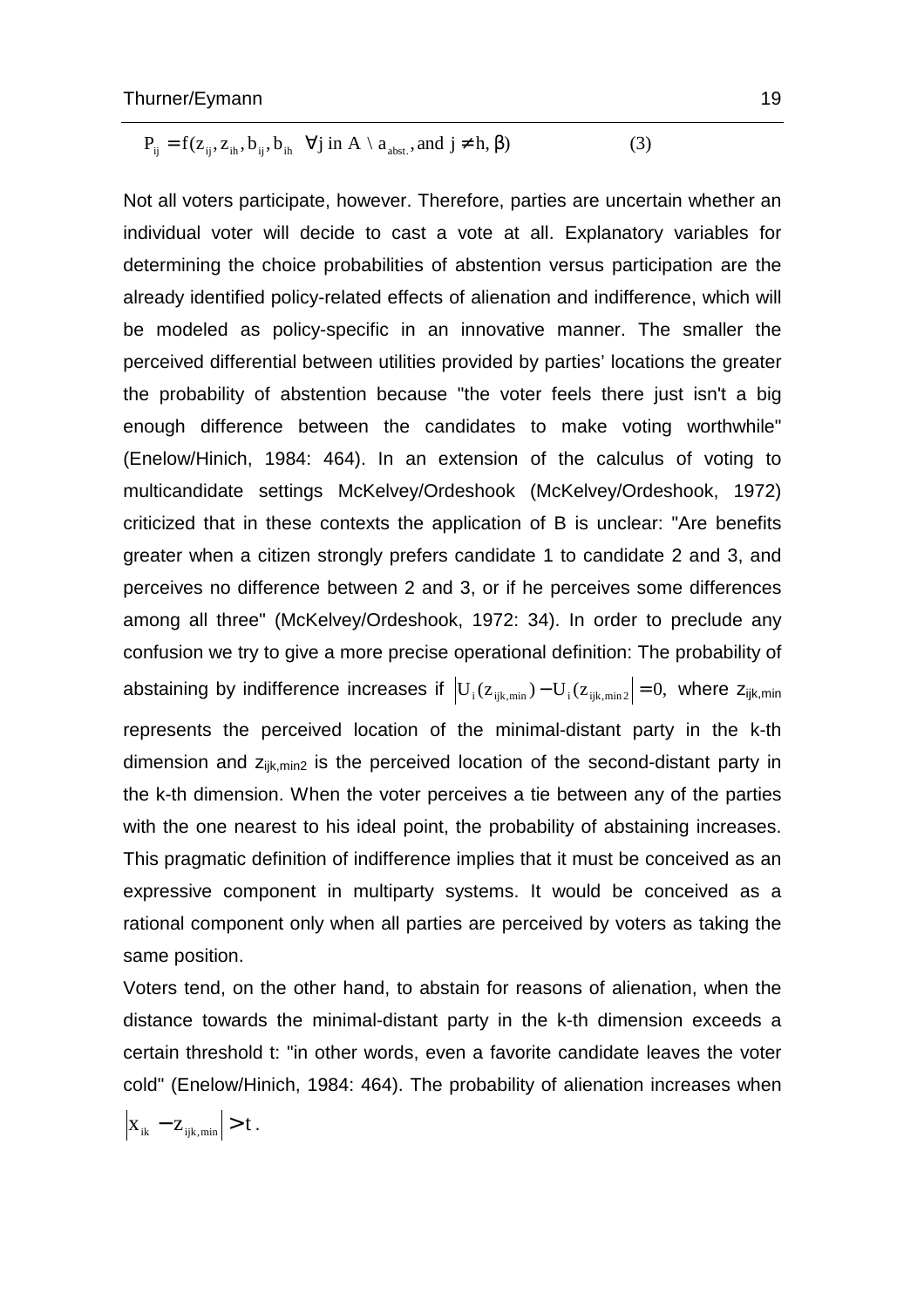<span id="page-23-0"></span>Following Riker/Ordeshook, party loyalty is the most important argument of the D term. E contrario, we hypothesize, that being a member of the segment of non-loyals increases the probability of abstaining. Considering only explanatory variables for the decision as to abstaining versus participating, the choice probability takes the form:

$$
P(a_{\text{abstention}}) = f(d_k, g_k, \overline{b}_j, \varphi), \text{ with } a_{\text{abstention}} \in A. \tag{4}
$$

where  $d_k$  stands for a policy-specific alienation,  $g_k$  represents a policy-specific indifference,  $\overline{b}_i$  indicates that the voter has no party-specific loyalty, and  $\varphi$  is the vector of respective weights. An empirical application of this model will now be provided.

#### *Data*

The following empirical analyses are based on the German part of the international 'Comparative National Election Project' (CNEP)<sup>15</sup> containing the national study of the first all-German general election of December 2, 1990. For simplification, the following analyses will be restricted to the first wave of the West German study<sup>16</sup> with a target sample size of  $N=1400$ .

In this secondary analysis we have chosen several position issues measured by bipolar seven-point policy scales. These 'constructed subjective attribute scales' (Keeney/Raiffa 1992: 40) have been introduced in the US NES since 1964 and are also contained in the CNEP study. They have been developed in order to evaluate public attitudes toward public policies. The data set contains four subjective attribute scales for the higher-level objectives: German unification, immigration policy, abortion, and nuclear energy. Policy-specific distances has been calculated for the four major German Parties CDU/CSU, SPD, FDP, and the GREENS and specified as generic variables<sup>17</sup>.

Long standing party biases will be captured by the concept of party loyalty as measured by a version of the classic party identification question which explicitly accentuates its long term aspect.

The voting choice is operationalized by the respondent's prospective report of his or her vote for one of the parties resulting in a multicategorial dependent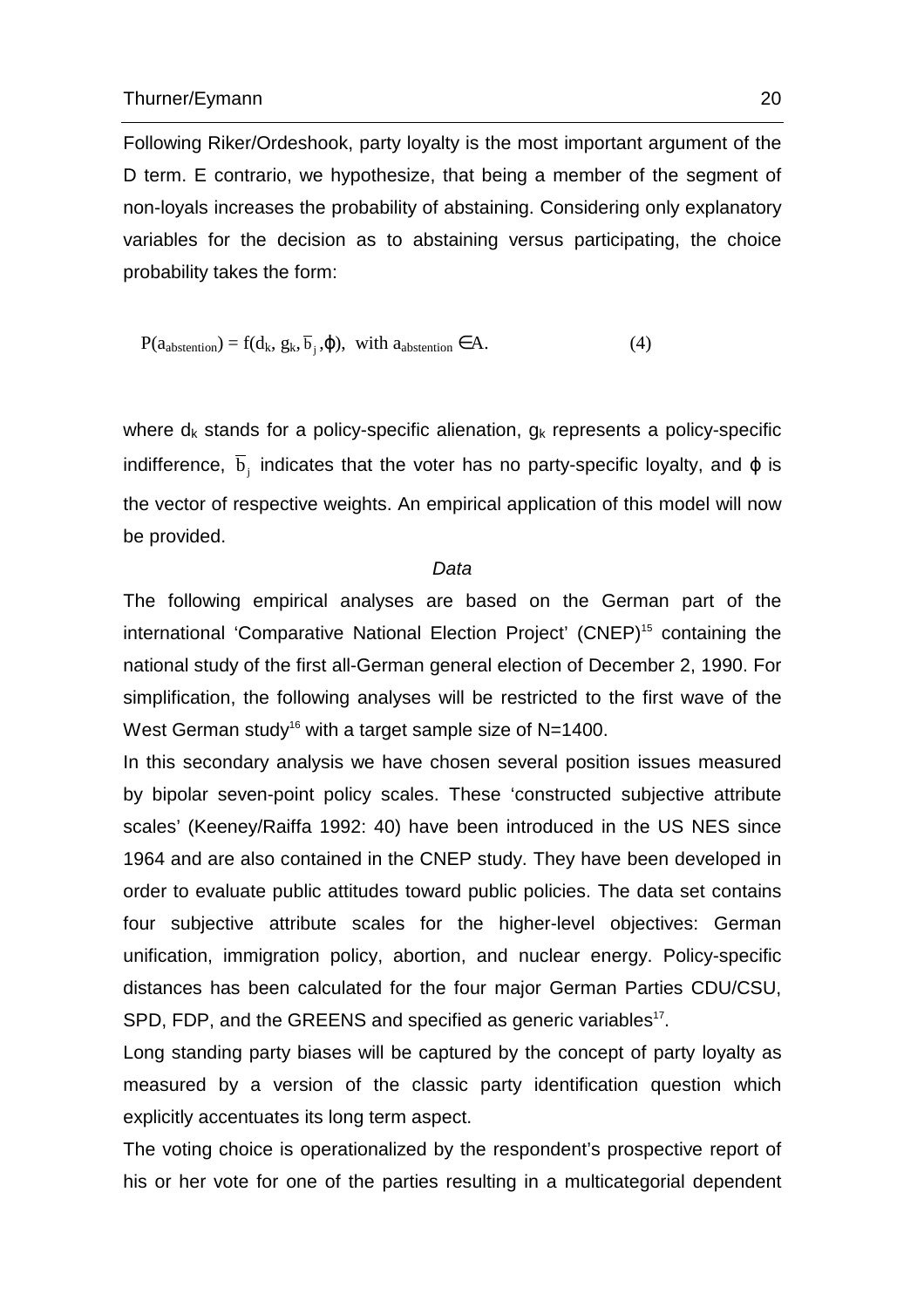## <span id="page-24-0"></span>Thurner/Eymann 21

variable. The German electoral rules allow the voter to cast two votes. The CNEP-study, therefore, differentiates between the first and the second vote. Since the share of seats in the federal parliament, the Bundestag, depends on the second vote, where the voter indicates his preference for a party, the second vote will be predicted in the empirical analysis. Due to the very limited number of minor party responses, the following analysis is carried out for the major four West German alternatives: SPD, CDU/CSU, FDP, and the Greens<sup>18</sup>. Due to the 5%-threshold of the German proportional system, the Greens as the West German part of the ecologists, has not been represented in the German Bundestag (1990-1994).

The problem of the analysis carried out here is that the proportion of non-voters is principally underrepresented in surveys, due to effects of social (un)desirability. Therefore, an indicator of abstention is used, recording not only those who reveal their abstention, but also potential-non-voters who indicate that they are not sure of going to the ballot. Due to an extremely small response category abstention in the East German sample, a corresponding analysis could not be carried out.

#### **Estimation Results**

To the surprise of most analysts, the first all-German election to the German Bundestag in November 1990 led to the lowest turnout in the post-war period in West Germany: only 78 % of the electorate participated. In the East German part, turnout dropped from 93 % in the election to the 'Volkskammer' in May 1990 to 74 % in the general election. Explanations range from the assumed growing of a general reluctance towards parties ('Parteiverdrossenheit') in West Germany, to doubts and ambivalence concerning the political realization of the unification, up to the assumption that the conviction of victory of government supporters on the one hand and the fatalism of the supporters of the opposition on the other were the reason for the small participation rate.

Before estimating a simultaneous model of abstention choice and party choice, we will first follow the implicit rule in previous analyses, namely to structure the decision as two separate decisions. Table 1 shows results for a model which explains the choice of the four parties, indicated below, by policy distances and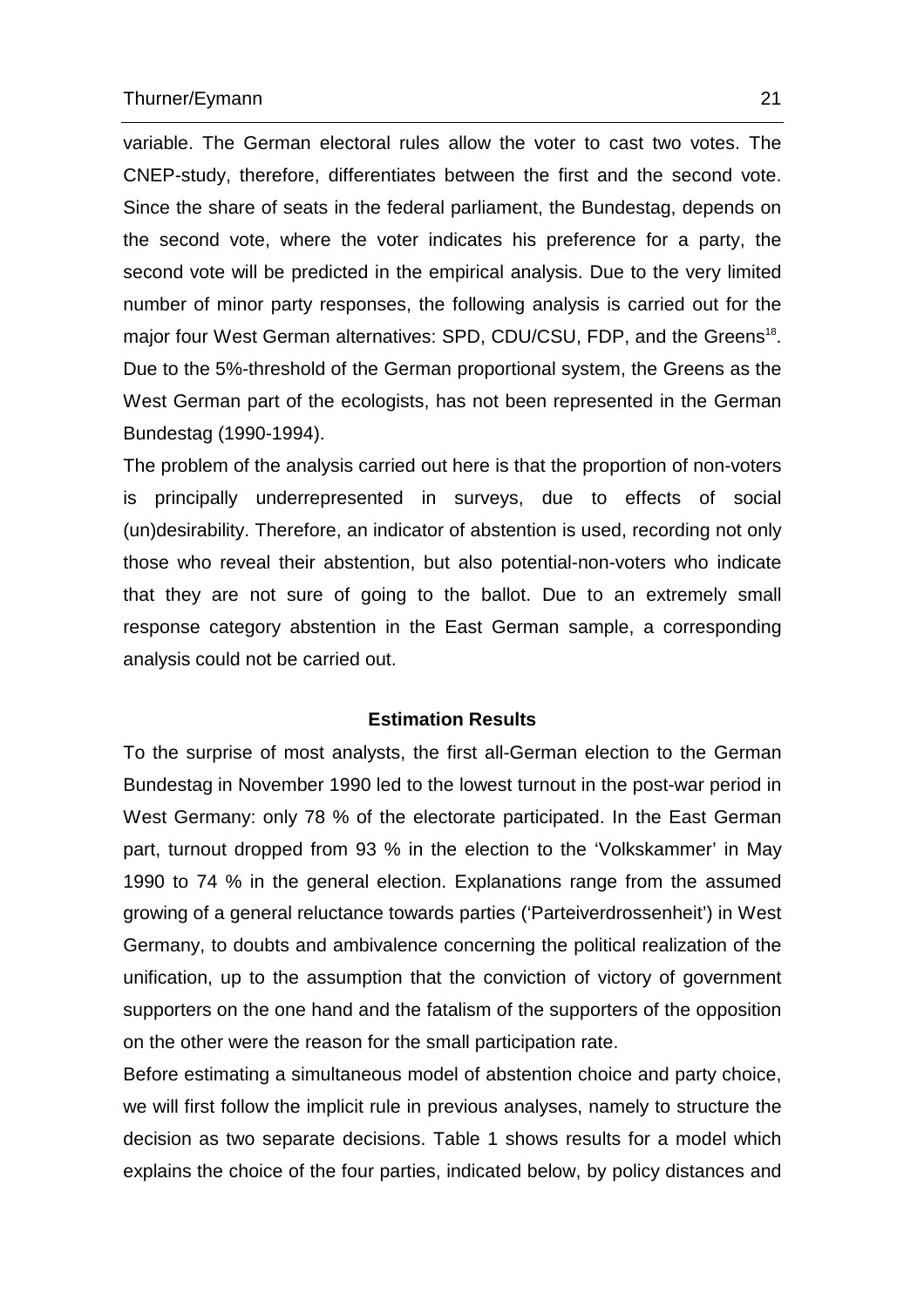a bias term as suggested by the now classical model of Davis/Hinich/Ordeshook (1970). The estimation results for this model reveal that party loyalty, measuring a voter's bias towards a party and specified as a generic variable, has an outstanding effect on the party choice also in multiparty systems. This effect is identical for all parties<sup>19</sup>. Nevertheless, policies specified as generic distances $20$  have an impact as well. We consider this as the most striking message of this table. All issues have negative signs: i.e. the higher the perceived distance to a party in a given policy, the lower the probability of this party to be voted for.

| <b>Variable</b>       | ß        | t-Ratio  | <b>P-Value</b> |
|-----------------------|----------|----------|----------------|
| Party Loyalty         | 2.088    | 16.177   | 0.000          |
| Unification           | $-0.142$ | $-2.352$ | 0.019          |
| Immigration           | $-0.245$ | $-5.436$ | 0.000          |
| Abortion              | $-0.050$ | $-1.203$ | 0.229          |
| <b>Nuclear Energy</b> | $-0.312$ | $-6.183$ | 0.000          |
| CDU/CSU-              | 0.702    | 4.203    | 0.000          |
| Constant              |          |          |                |
| SPD-Constant          | 0.339    | 1.963    | 0.049          |
| <b>GREENS-</b>        | 0.081    | 0.395    | 0.693          |
| Constant              |          |          |                |

**Table 1: Policy Distances, Party-specific Loyalty and Party Choice /West Germany**

 $2*(LL(N)-LL(0)) = 870.043$ , DoF = 5, P-Value = 0.000, Pseudo R<sup>2</sup> = 46.9 % Percentage of Correct Classifications: 80.5 %

$$
(N = 775)
$$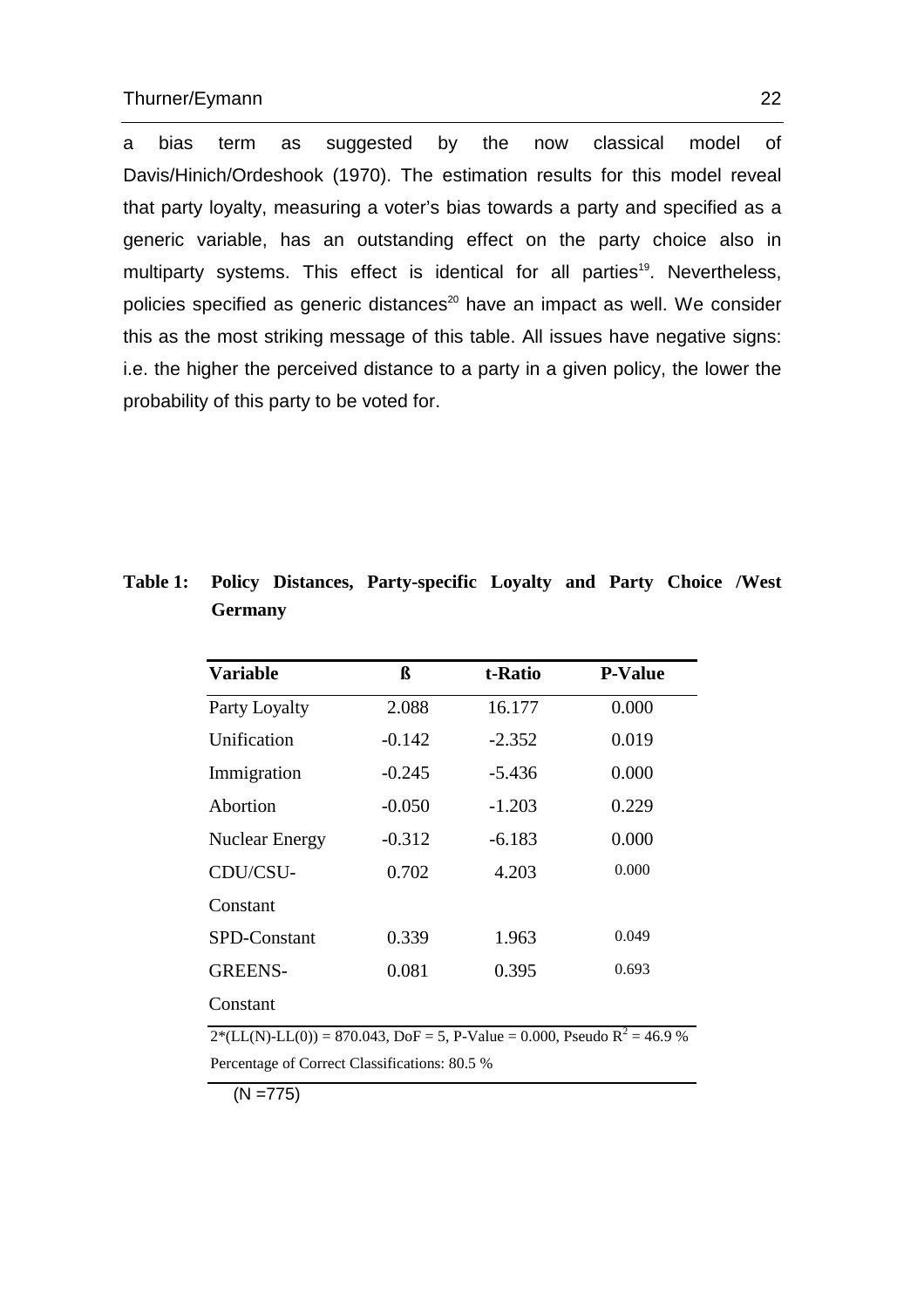The ranking of saliency weights is surprising, however: In the case of the West German population, nuclear energy and immigration are more important issues than German unification. This pattern is in contrast to the results for East Germany (cf. Thurner, 1998) where unification stood up as the most important issue. The reason for this pattern may be peculiarities of the West German agenda development<sup>21</sup>: Immigration policy was a highly politicized issue since the mid-1980s and ranked always as one of the most important political problems. This applies also to nuclear energy as an indicator for ecological issues in general, which has been chosen not only by the GREENS but also by the SPD as one of the central campaigning issues before unification intervened unexpectedly. For many West Germans this new and very difficult issue seems to have been of minor importance or fully absorbed by long standing biases.

In order to test whether cross alternative substitution of this MNL model is equal for all parties, we applied the Hausman/McFadden-test<sup>22</sup> to various subsets of the four-alternative set underlying our MNL model. These tests indicate that the multinomial model does not violate the assumption of independence of irrelevant alternatives<sup>23</sup>. So the specification of an MNL seems to be adequate. Goodness-of-fit indices indicate a relatively high explanatory power of the variables.

In the next model, the binary choice between abstention (1) and participation (0) is predicted by policy-specific alienation and indifference as well as the selfreported non-loyalty to each of the parties:

# **Table 2: Policy-Specific Alienation and Indifference, Party Loyalty and Abstention /West Germany**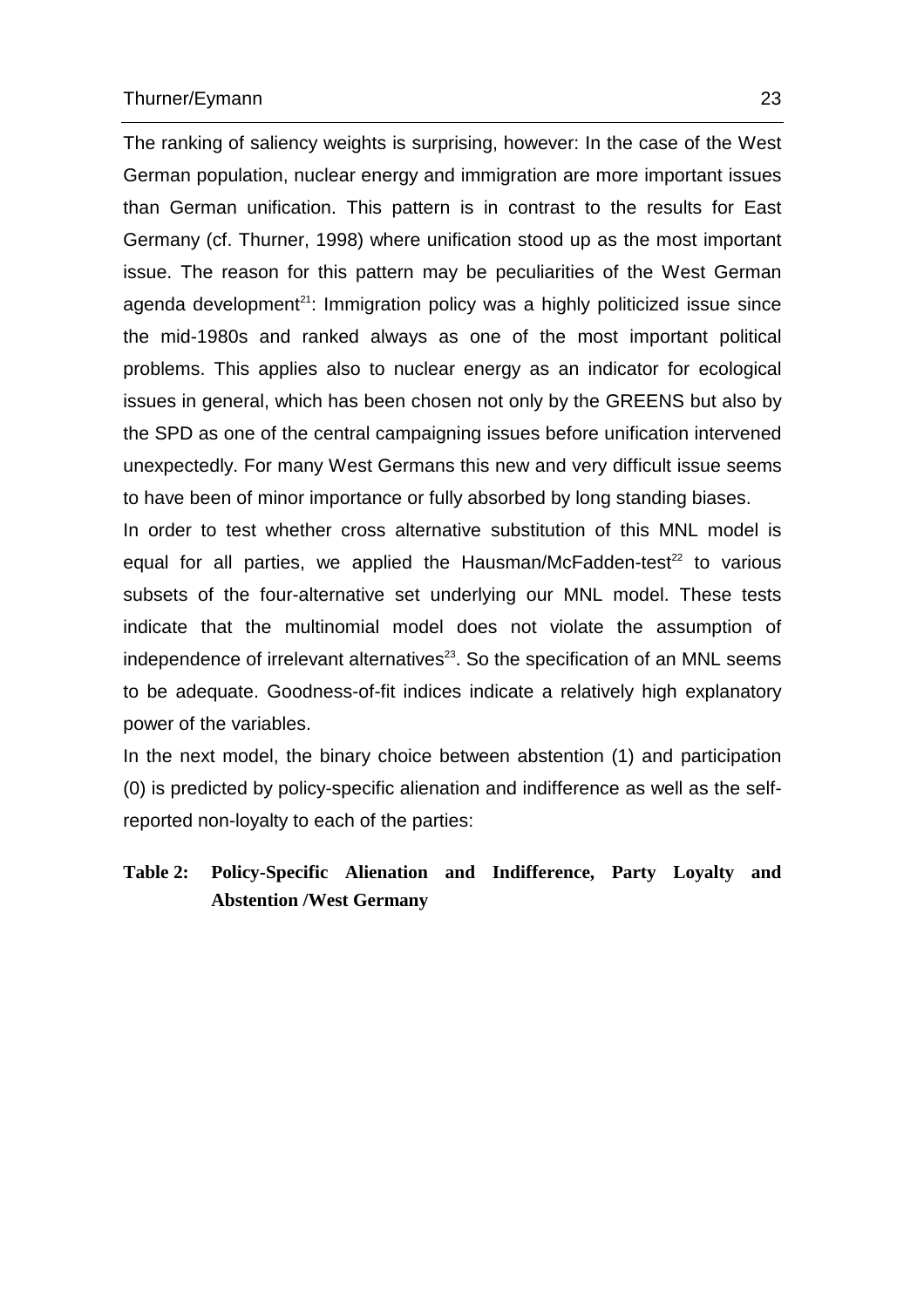| <b>Variable</b>                                                                       | ß        | t-Ratio   | <b>P-Value</b> |
|---------------------------------------------------------------------------------------|----------|-----------|----------------|
| No Party Loyalty                                                                      | 1.810    | 9.192     | 0.000          |
| <b>ALIENATION</b>                                                                     |          |           |                |
| Unification                                                                           | 0.007    | 0.048     | 0.961          |
| Immigration                                                                           | 0.186    | 1.938     | 0.053          |
| Abortion                                                                              | 0.149    | 0.976     | 0.329          |
| Nuclear Energy                                                                        | 0.140    | 0.871     | 0.384          |
| <b>INDIFFERENCE</b>                                                                   |          |           |                |
| Unification                                                                           | $-0.267$ | $-1.358$  | 0.175          |
| Immigration                                                                           | 0.237    | 1.389     | 0.165          |
| Abortion                                                                              | $-0.211$ | $-0.994$  | 0.320          |
| Nuclear Energy                                                                        | $-0.181$ | $-0.882$  | 0.378          |
| Constant                                                                              | $-2.294$ | $-10.494$ | 0.000          |
| $2*(LL(N)-LL(0)) = 99.188$ , DoF = 9, P-Value = 0.000, Pseudo R <sup>2</sup> = 12.2 % |          |           |                |
| Percentage of Correct Classifications: 84.1 %:                                        |          |           |                |

 $(N = 923)$ 

As has been expected, the propensity of members of the non-loyal segment to abstain is higher than in the party loyal segment. When applying a significance level of 5 % this is the only significant effect. Perceived alienation in the immigration issue is the only variable in the indifference block, whose coefficient is significantly larger than zero at the 10% level. Signs are in the expected directions with the exception of unification, abortion, and nuclear energy in the indifference block. As a conclusion it can be stated that longstanding trust and loyalty towards a party is an important factor for explaining the participation choice in this specific election. In the argumentational terms of Brody/Page (1973) and Guttmann/Hilger/Shachmurove (1994) this would point to a preponderance of expressive effects. However, before coming to a final conclusion, we first present a systematic overview of the results of different SACPC models: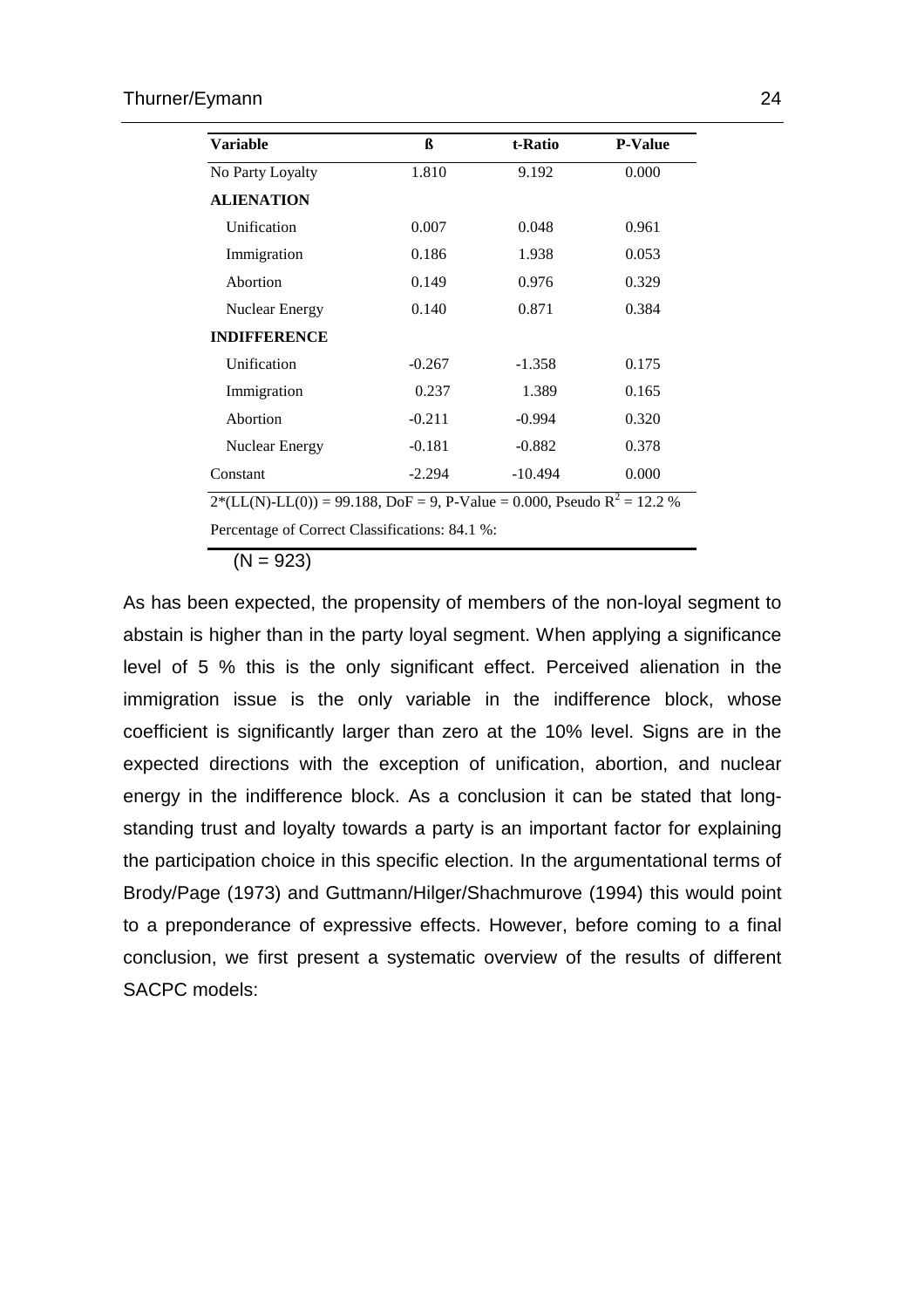|                      | Model         | <b>Dissimilarity Parameter(s)</b> | $2(\text{LL}_{NMI} - \text{LL}_{MNI})$ |
|----------------------|---------------|-----------------------------------|----------------------------------------|
| Tree I (figure 1):   | not specified |                                   |                                        |
| Tree II (figure 2):  | <b>NMNL</b>   | particip.: 1.614, s.e.: 0.255     | $\chi$ 2 = 1.732, DoF=1                |
| Tree III (figure 3): | <b>MNL</b>    |                                   |                                        |
| Tree IV (figure 4):  | NMNL, level 1 | leftist: 1.640, s.e.: 0.171       |                                        |
|                      | level 1       | rightist: 1.654, s.e.: 0.216      | $\chi$ 2 = 31.962, DoF=3               |
|                      | level 2       | particip.: 1.198, s.e. 0.201      |                                        |
|                      |               |                                   |                                        |

**Table 3: Overview of Tested SACPC Models**

We have not been able to model tree I, as we do not have data on the (multidimensional) alternative of abstention after having chosen a party already. This is due to the fact that our data set reports only observed final choices.

We have applied three different specification tests to compare the model specifications corresponding to trees II, III, and IV. Focusing upon party choice only, we find inconclusive results: Hausman-McFadden's specification test indicates that parties should not be further aggregated into subsets of different political orientation. A likelihood ratio test comparing tree structures II and IV, however, leads to the contrary result<sup>24</sup>. The estimates for the lower-level dissimilarity parameters of tree IV are significantly larger than one, rejecting the MNL model and leaving doubts as to whether this NMNL model is compatible with stochastic utility maximization<sup>25</sup>. However, estimation results for the models corresponding to trees II, III, and IV reflect a largely identical pattern of impact for all explanatory variables. We therefore decided not to distinguish subsets of parties in the following.

Regarding the decision either to choose one of four parties or to abstain, both the t-ratio for the upper-level dissimilarity parameter for tree IV and the likelihood ratio test comparing models II and III indicate that abstention choice and party choice should not be modeled as separate subsets of an NMNL model for the given set of explanatory variables. In other words, the decision to participate and to choose a party can be considered as non-hierarchical. We therefore present estimation results for tree III only and use these in order to test our theoretical model $^{26}$ .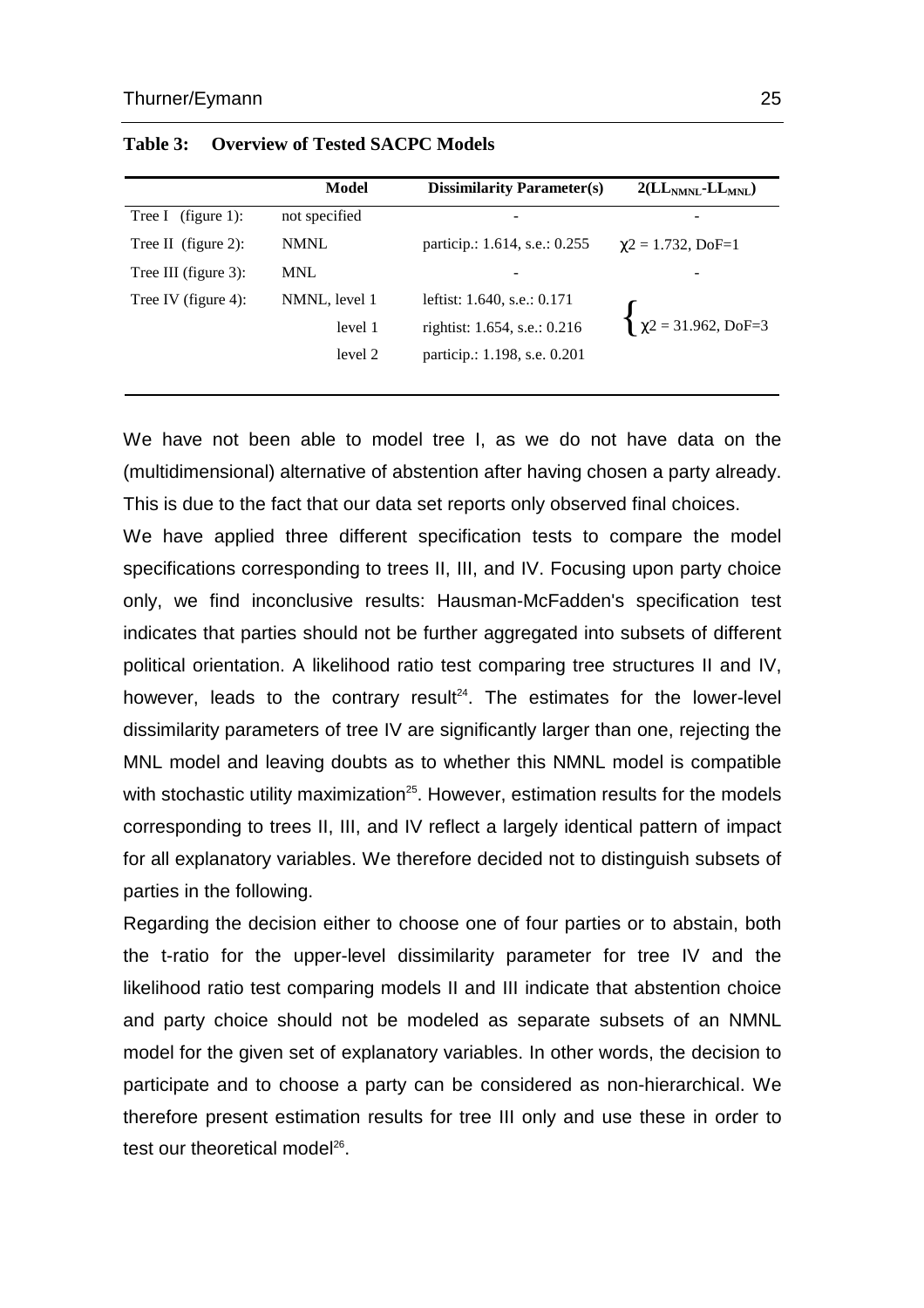| <b>Variable</b>        | ß        | t-Ratio  | <b>P-Value</b> |
|------------------------|----------|----------|----------------|
| <b>PARTY CHOICE</b>    |          |          |                |
| Party Loyalty          | 2.287    | 17.411   | 0.000          |
| Unification            | $-0.111$ | $-1.933$ | 0.053          |
| Immigration            | $-0.224$ | $-5.159$ | 0.000          |
| Abortion               | $-0.306$ | $-0.803$ | 0.422          |
| <b>Nuclear Energy</b>  | $-0.274$ | $-5.732$ | 0.000          |
| <b>ABSTENTION</b>      |          |          |                |
| No Loyalty             | 0.432    | 1.976    | 0.048          |
| <b>ALIENATION</b>      |          |          |                |
| Unification            | $-0.117$ | $-0.809$ | 0.419          |
| Immigration            | $-0.004$ | $-0.042$ | 0.966          |
| Abortion               | 0.082    | 0.526    | 0.599          |
| <b>Nuclear Energy</b>  | $-0.095$ | $-0.572$ | 0.567          |
| <b>INDIFFERENCE</b>    |          |          |                |
| Unification            | $-0.165$ | $-0.819$ | 0.413          |
| Immigration            | 0.421    | 2.094    | 0.036          |
| Abortion               | $-0.224$ | $-1044$  | 0.296          |
| <b>Nuclear Energy</b>  | 0.031    | 0.150    | 0.881          |
| CDU/CSU-Constant       | 0.605    | 3.689    | 0.000          |
| SPD-Constant           | 0.251    | 1.477    | 0.139          |
| <b>GREENS-Constant</b> | 0.048    | 0.246    | 0.806          |
| Abst.-Constant         | $-0.229$ | $-0.787$ | 0.431          |

**Table 4: SACPC, Tree III /West Germany**

 $(N = 923)$ 

Table 4 shows that patterns in the block of variables explaining party choice remain unchanged compared to the model in table 1 and will, therefore, not be commented further. When simultaneously explaining abstention and party choice, the expressed non-loyalty towards each of the parties remains the most important criterion for abstention, but its influence is smaller as compared to the separate decision model (table 2). It remains to be tested in further studies, if this applies also to other settings. The central result in this simultaneous MNL model is that, contrary to the binary model of participation choice, the only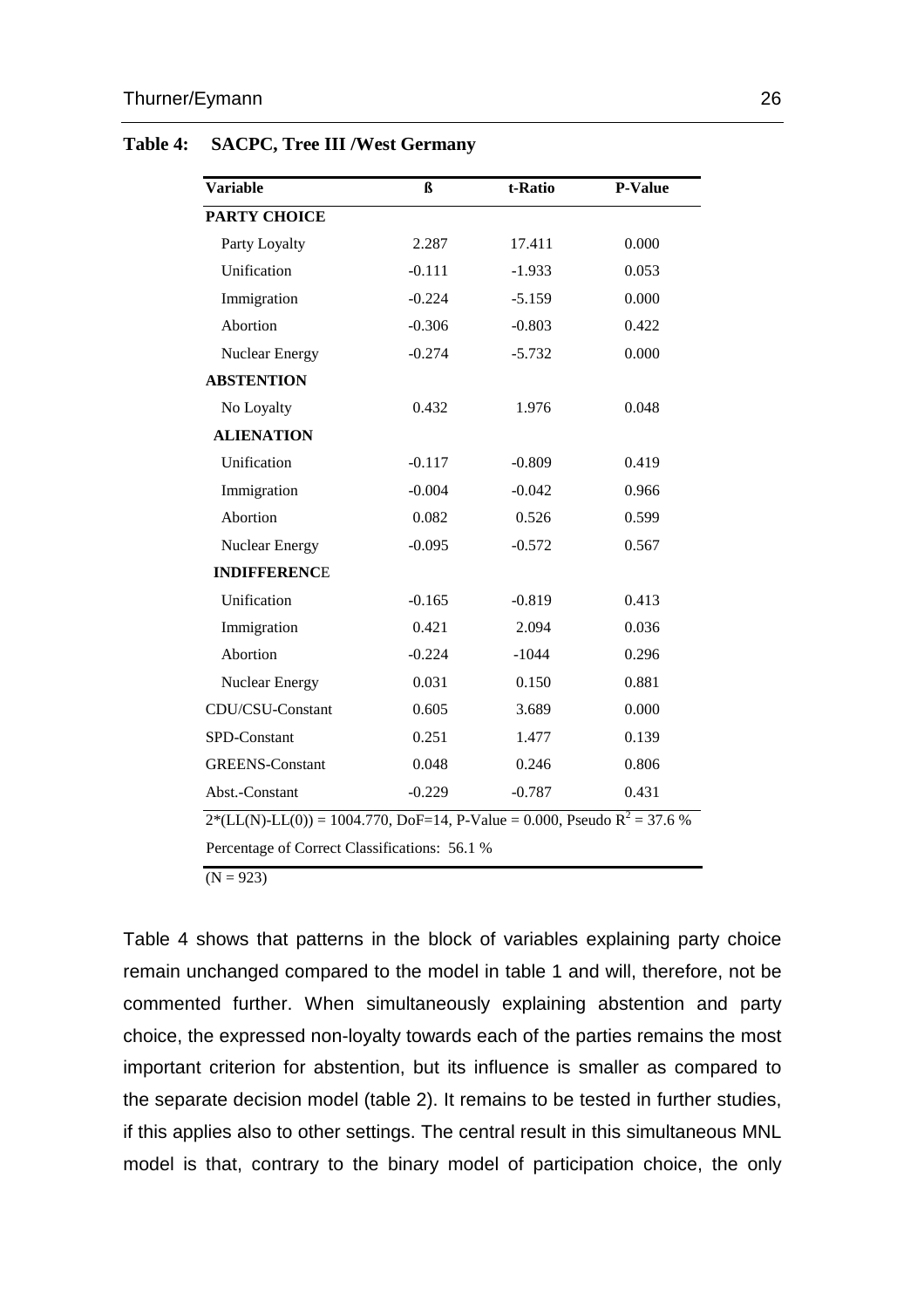<span id="page-30-0"></span>significant spatial effect is now the perceived indifference in the immigration issue. Controlling for comparative party distances in different policy dimensions implies that the effect of alienation in the immigration issue, which has been only weakly significant in table 2, completely disappears in table 4. Now, the last model reveals that a perceived indifference in this important issue significantly augments the probability of abstaining. Regarding contents it may therefore be argued, that when controlling for all theoretically important factors, only the lack of different party positions in the immigration issue leads to an increase of the abstention probability. Increases in perceived indifference in highly salient issues results in an increase of the probability of abstaining.

#### **Conclusion**

This study addresses McKelvey's question: "With what probability will citizens with ideal points at x vote for one candidate, the other, or abstain?" (McKelvey, 1975). Our approach is empirical, using data on the German general election in 1990, and refers to a spatial voting model that integrates the choice of parties and abstention. From a methodological point of view, our analysis differs from previous empirical analyses, in which abstention choice and party/candidate, choice have always been modeled separately. In the context of nested logit models we discussed the meaning of sequentiality and simultaneity of decisions. We derived several possible decision trees and tested their adequacy to represent the voter's choice.

From a substantive view, this paper shows, first, that a hierarchical nesting structure is not necessary. The simultaneous abstention and party choice can be represented by a (non-hierarchical) multinomial logit model or by two separate logit models. The impact structure of the explanatory variables remains the same when comparing the estimation results for separate models and the simultaneous model. Non-spatial, party-specific biases prove to be the most important explanatory variables, but political issues do matter. Perceived indifference in the immigration issue is the only policy-related factor leading to an increased propensity of non-voting.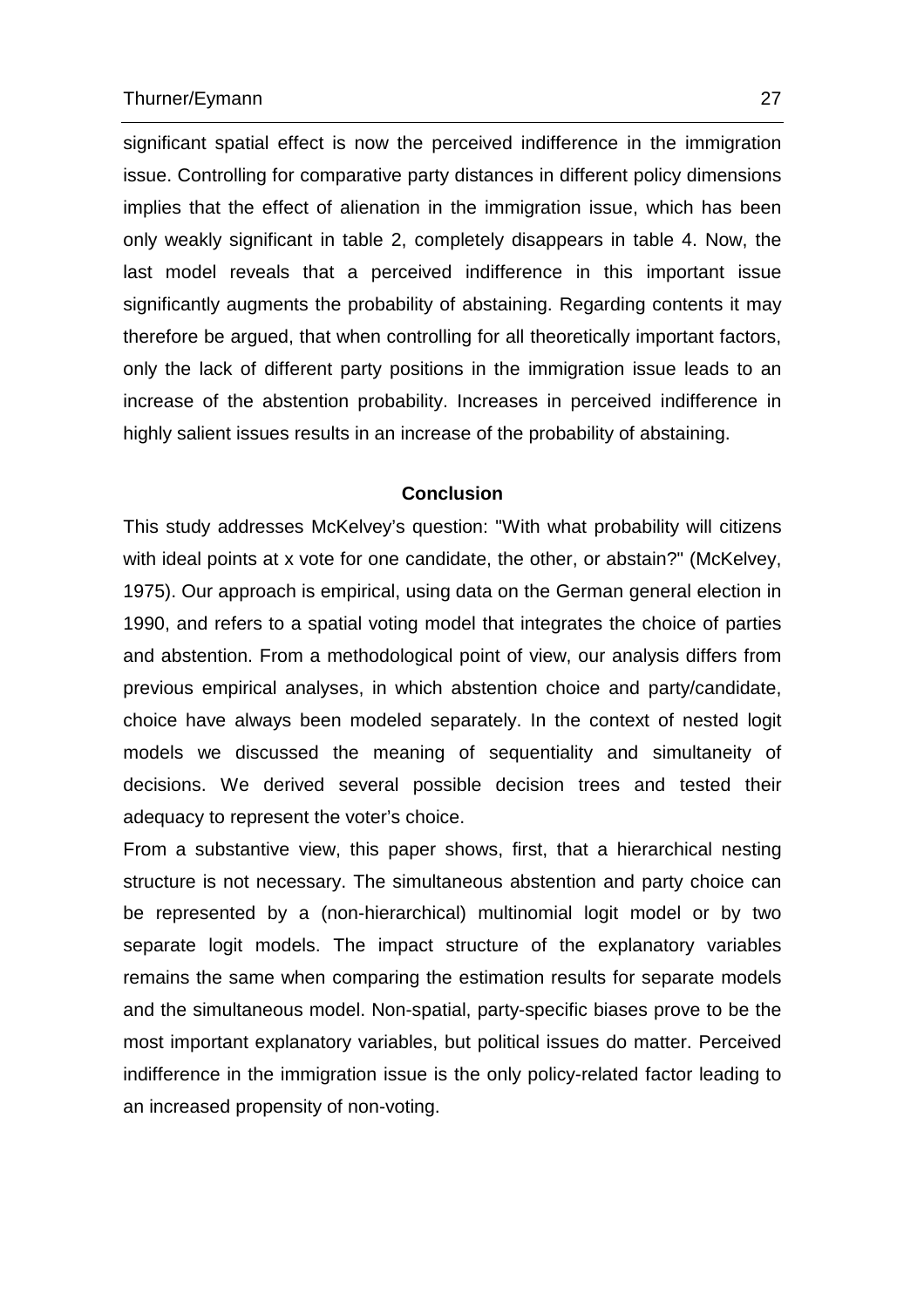## **Notes**

- 1. For an overview see Enelow/Hinich 1984, Enelow/Hinich 1990.
- 2. See also Davis/Hinich/Ordeshook 1970. An extension to multi-candidate contests is McKelvey/Ordeshook 1972. This article focuses especially on the aspect of closeness of election outcomes and is therefore not taken into consideration in the following.
- 3. For an overview of the vaste literature see Mueller 1989, Struthers/Young 1989, Brennan/Lomasky 1993, Grofman 1995, Uhlaner 1995.
- 4 In the following we do not consider decisions under risk, where the concept of decision trees has been intensely discussed, see Raiffa 1968.
- 5. CDU/CSU: Christian Democrats, SPD: Social Democrats, FDP: Liberal Democratic Party, GREENS: Ecologists.
- 6. "...one must distinguish between hierarchical behavior and a hierarchical structure for the mathematical forms of the choice probabilities" (Pudney, 1989: 125).
- 7. See also Hensher/Johnson, 1981, Ben-Akiva/Lerman, 1985.
- 8. For the explicit introduction of random utility models to represent binary candidate contests, see especially Coughlin, 1992.
- 9. Cf. Train, 1986: 8.
- 10. The underlying idea of this model is the view of commodities as bundles of properties that make up their utility, earlier advocated by Lancaster (1966) as a general approach to consumer demand.
- 11. The individual-specific index i will be neglected for reasons of simplification.
- 12. Models have been estimated with LIMDEP 7.0.
- 13. We preclude, therefore, the possibility of 'strategic voting'.
- 14. Marketing researchers generally introduce a measure of brand loyalty into the utility function to account for differences in utility across households and over time. One of the most widely used measures of brand loyalty, proposed by Guadagni and Little (Guadagni/Little, 1983), is an exponential smoothing model of past choice behavior by the household. As we cannot observe long-term individual vote histories, we content ourselves with achieving a cross-sectional preference segmentation by the concept of party loyalty.
- 15. The German part of the project has been financed by Deutsche Forschungsgemeinschaft.
- 16. This is due to differently structured party systems in East and West Germany. A detailed comparative analysis of voting decisions in East and West Germany can be found in Thurner (1998).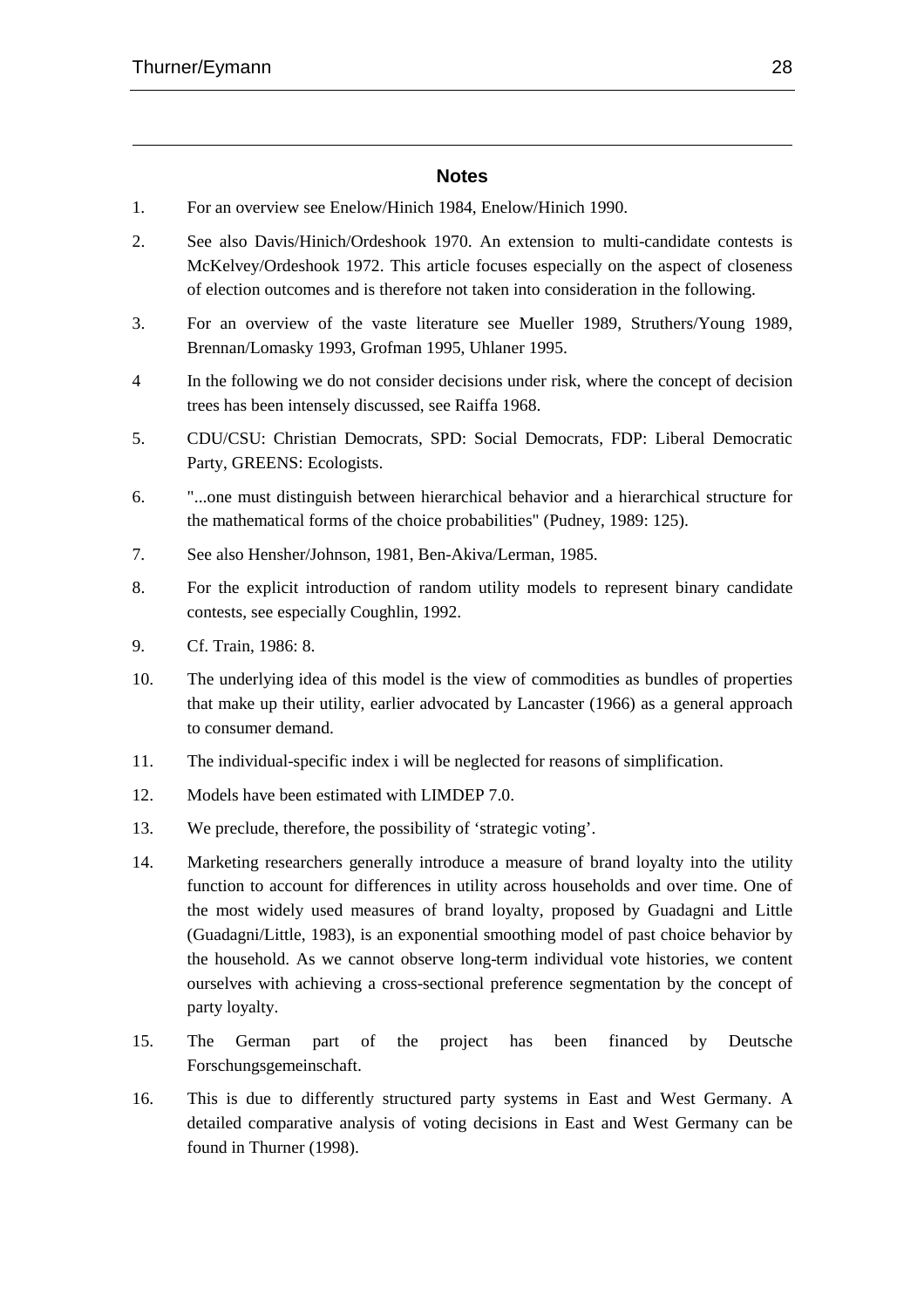- 17. "The characteristics of a generic variable are that it varies in value across all response categories and has an associated generic parameter which remains constant in value across response categories" (Wrigley, 1985: 75), for further information on types of variables see Ben-Akiva/Lerman (1985), Thurner (1998).
- 18. As criterion for inclusion into the choice set, at least 30 cases per alternative should remain.
- 19. The respective likelihood ratio test shows that the splitting of the generic variable into party-specific biases is not adequate:  $\chi^2$  =4.83, DoF = 3.
- 20. Parameters of policy distances are identical for all parties. Unification:  $\chi^2 = 1.35$ , DoF = 3; immigration:  $\chi^2 = 7.65$ , DoF= 3; abortion:  $\chi^2 = 1.24$ , DoF = 3; nuclear energy:  $\chi^2$  $=6.46$ , DoF  $= 3$ .
- 21. For more details see the respective time series of stated 'most important political problem' in Thurner, 1998.
- 22. The form of the test statistic proposed by Hausman/McFadden (1984) is:  $\chi^2(c) \sim (\hat{\beta}^r - \hat{\beta}^u)' [\hat{C}ov(\hat{\beta}^r) - \hat{C}ov(\hat{\beta}^u)]^{-1} (\hat{\beta}^r - \hat{\beta}^u)$ , where:  $\hat{\beta}^u$ : estimator based on full choice set,  $\hat{\beta}^r$ : estimator based on restriced choice set,  $\hat{C}ov(\hat{\beta})$ : estimated covariance matrix of estimator
- 23. Removing CDU/CSU yields: c=9.423, DoF=7, P-value=0.223; SPD:  $c \approx 0$ , DoF=7, Pvalue ≈ 1;FDP: c=11.751, DoF=7, P-value=0.109; GREENS: c= 8.873, DoF=7, Pvalue= 0.261.
- 24. Contradictory results of the three specification tests are not uncommon for nested multinomial logit models (Cameron, 1985, Eymann 1995) when information on relevant explanatory variables is partly unavailable.
- 25. Cf. Börsch-Supan, 1990.
- 26. d IV Estimation results corresponding to trees II anwill be sent to interested readers on request.

## **Appendix**

#### Issue Scales:

German Unification:

"The economic rehabilitation of the former GDR is regarded as the most urgent problem of German reunification. There are different opinions regarding the best policies for this rehabilitation. Some argue that it would be best if the state interferes as little as possible. Others argue that a far-reaching state intervention would be the best. What is your opinion? Use the 1-7 scale to indicate your own position.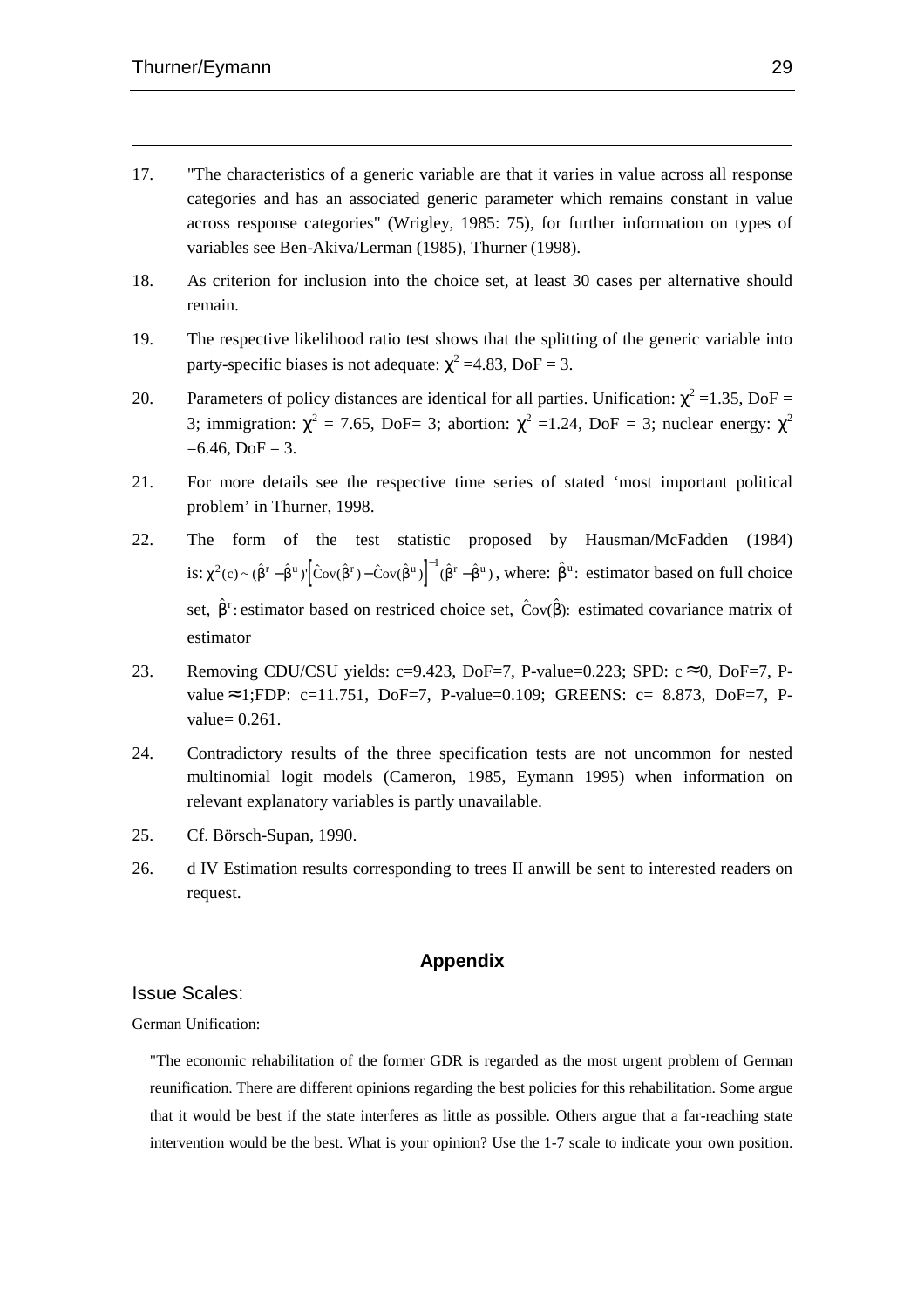1 represents few state interventions, 7 far-reaching state interventions. You can differentiate with the values between."

#### Immigration:

 $\overline{a}$ 

"The German Constitution grants asylum to victims of political persecution from other countries. The discussion at the moment is if this right of political asylum should be restricted or not. What is your opinion?"

#### Abortion:

"There is a lot of discussion about the state's position towards abortion. Here there are also quite different points of view. One group says that the state should generally make abortion a punishable offense, the other group says that the woman herself should decide about possible abortion. What is your opinion?"

#### Nuclear Energy:

"Concerning nuclear energy, there are as well contradictory attitudes. Some say the use of nuclear energy should be further extended, others say all nuclear power plants should be switched off immediately. What is your opinion?"

#### Party Loyalty:

"Many people lean towards one particular party over a long period of time, although they do vote for another party once in a while. How about you: Do you - generally speaking - lean towards a particular party and if yes, to which one?"

"How strong is -over all - your affiliation to this party: very strong, rather strong, moderate, rather weak, very weak?"

#### Voting Choice (First and Second Vote):

"The next national parliamentary election will take place on December, 2, this year as an all-German election. Will you go to the polls?....At this national election you have two votes: the first vote for electing the constituency representative, the second vote for electing the 'Länder' list of a party. Here is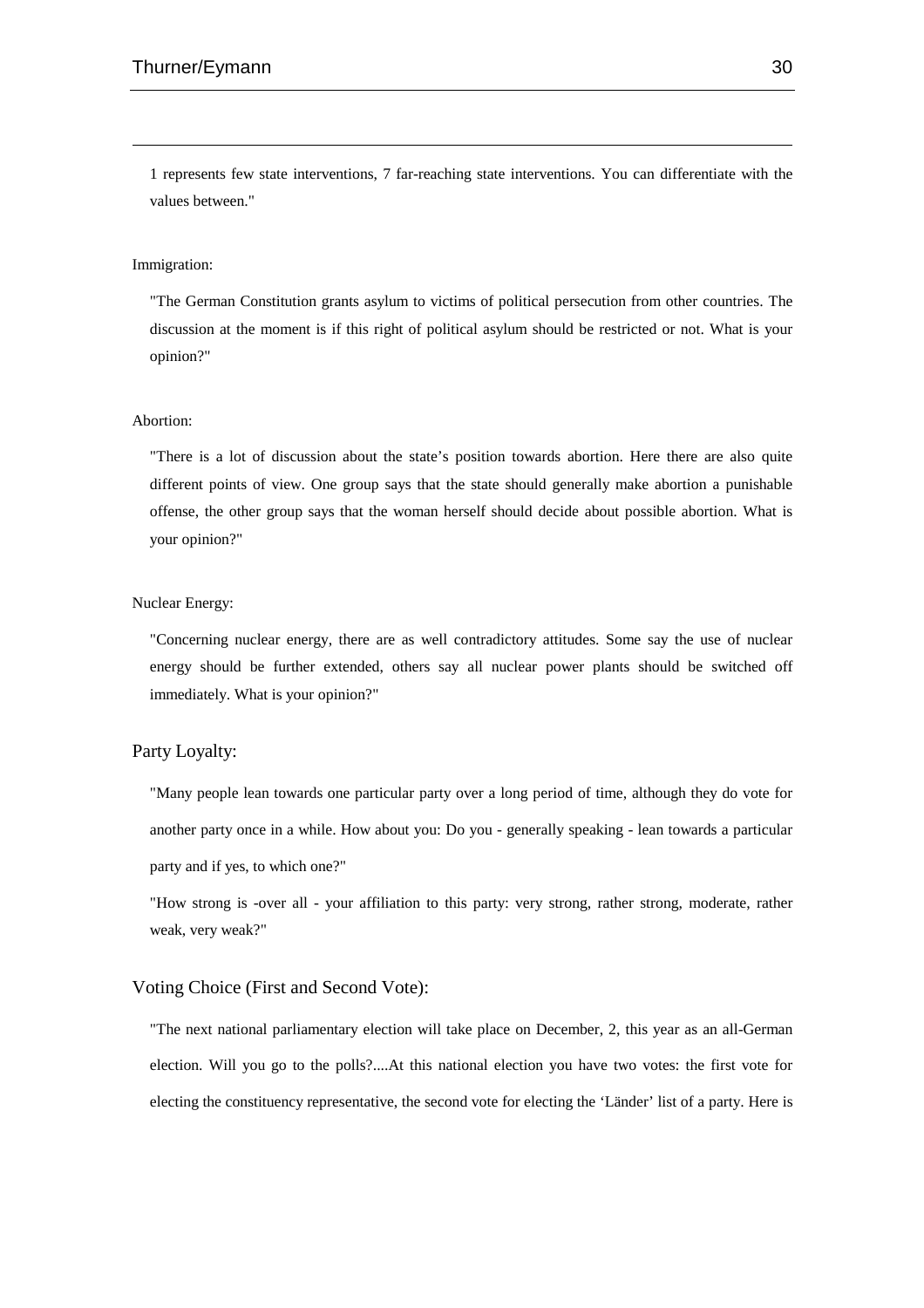a ballot card similar to the one you will get in the national election. The candidate of which party would you vote for?...And which party will you vote for with your second vote?

#### Participation Choice:

"The next general election will take place on December, 2 this year as an all-German election. Will you go to the polls?: Yes, No, Don't Know".

#### **References**

- Anderson, S. P. and G. Glomm, 1992: Alienation, indifference and the choice of ideological position. Social Choice and Welfare 9: 17-31.
- Ben-Akiva, M. and S. R. Lerman, 1985: Discrete choice analysis. Cambridge (Ma.): MIT Press.
- Börsch-Supan, A., 1987: Econometric analysis of discrete choice with applications on the demand for housing in the US and West Germany. Berlin, New York: Springer-Verlag.
- Börsch-Supan, A., 1990: On the compatibility of nested logit models with utility maximization. Journal of Econometrics 43: 371-387.
- Brennan, G. and L. Lomasky, 1993: Democracy and decision: The pure theory of electoral preference. New York: Cambridge University Press.
- Brody, R. A. and B. I. Page, 1973: Indifference, alienation, and rational decisions: The effects of candidate evaluation on turnout and the vote. Public Choice 15: 1-17.
- Cameron, T. A., 1985: A nested logit model of energy conservation activity by owners of existing single family dwellings. The Review of Economics and Statistics 67: 205-221.
- Coughlin, P., 1992: Probabilistic voting theory. Cambridge: Cambridge University Press.
- Dalton, R. J., 1993: The new Germany votes. Unification and the creation of the new German party system. Oxford: Berg Publishers.
- Davis, O., M. J. Hinich and P. C. Ordeshook, 1970: An expository development of a mathematical model of the electoral process. American Political Science Review 64: 426-448.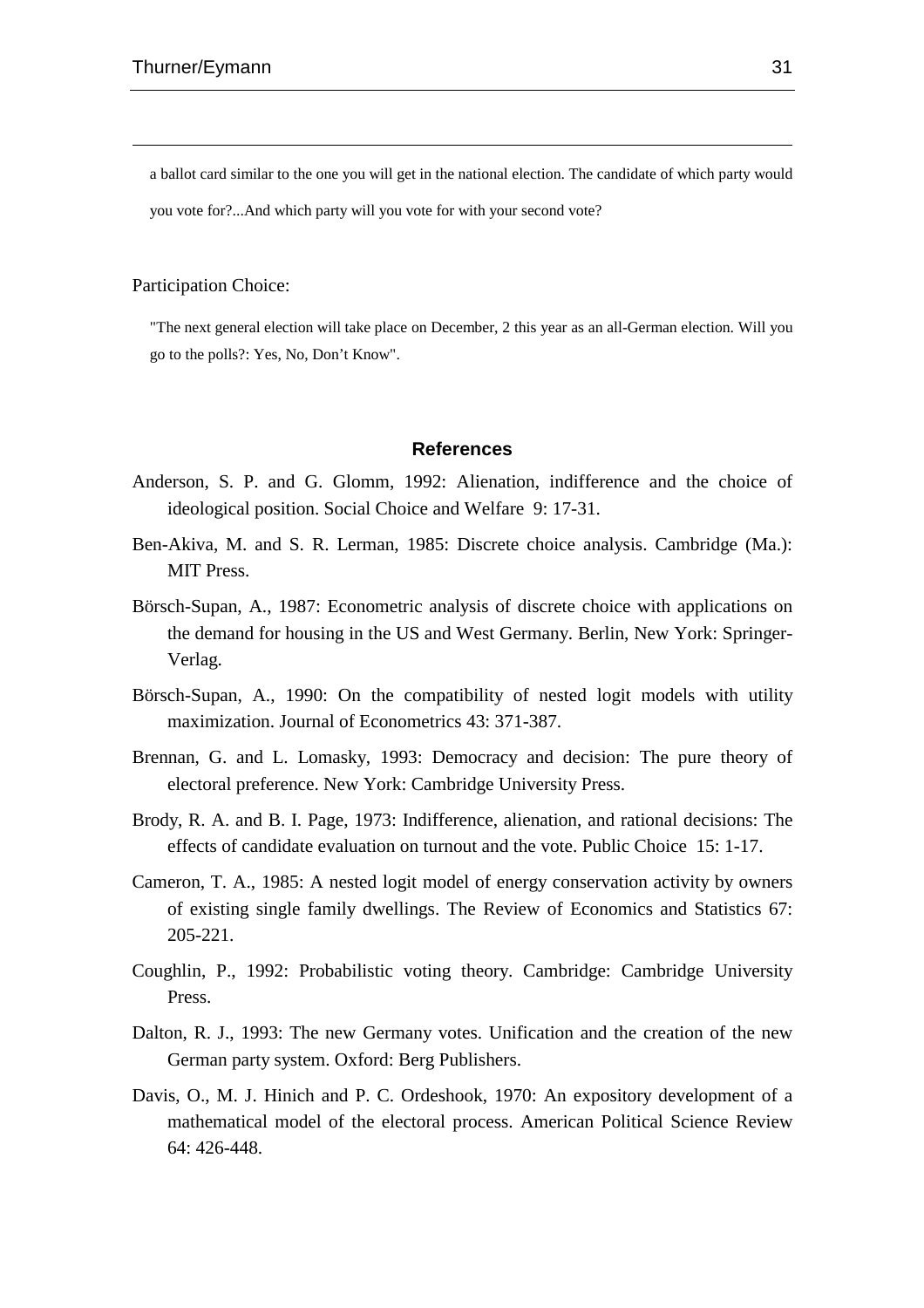Downs, A., 1957: An economic theory of democracy. New York: Harper & Row.

Coughlin, P. 1992: Probabilistic voting theory. Cambridge: Cambridge University Press.

- Enelow, J. M. and M. J. Hinich, 1984: The spatial theory of voting. Cambridge: Cambridge University Press.
- Enelow, J. M. and M. J. Hinich, 1990: Advances in the spatial theory of voting. Cambridge: Cambridge University Press.
- Eymann, A., 1995: Consumer's spatial choice behavior. Heidelberg: Physica-Verlag.
- Fiorina, M. P., 1981: Retrospective voting in American national elections. New Haven: Yale University Press.
- Grofman, B., 1995: Is turnout the paradox that ate rational choice theory? In B. Grofman (Ed.), Information, Participation, and Choice, 93-103. Ann Arbor: The University of Michigan Press.
- Guadagni, P and J. D. C. Little, 1983: A logit model of brand choice calibrated on scanner data. Marketing Science 2: 203-238.
- Guttman, J. M., N. Hilger and Y. Shachmurove, 1994: Voting as investment vs. voting as consumption: New evidence. Kyklos 47: 197-207.
- Hausman, J. and D. McFadden, 1984: Specification tests for the multinomial logit model. Econometrica 52: 1219-1240.
- Hensher, D. A. and L. W. Johnson, 1981: Applied discrete choice modeling. New York: Halsted Press.
- Hinich, M. J., J. O. Ledyard and P. C. Ordeshook, 1972: Nonvoting and the existence of equilibrium under majority rule. Journal of economic theory 14: 144-153.
- Keeney, R. L. and H. Raiffa, 1992: Decisions with multiple objectives: Preferences and value tradeoffs. Cambridge: Cambridge University Press (first published: New York: John Wiley & Sons, 1976).
- Kirchgässner, G., 1992: Towards a theory of low-cost decisions. European Journal of Political Economy 8: 305-320.
- Lancaster, K. J., 1966: A new approach to consumer theory. Journal of Political Economy 74: 123-157.
- Manski, C. F., 1977: The structure of random utility models. Theory and Decision 8: 229-254.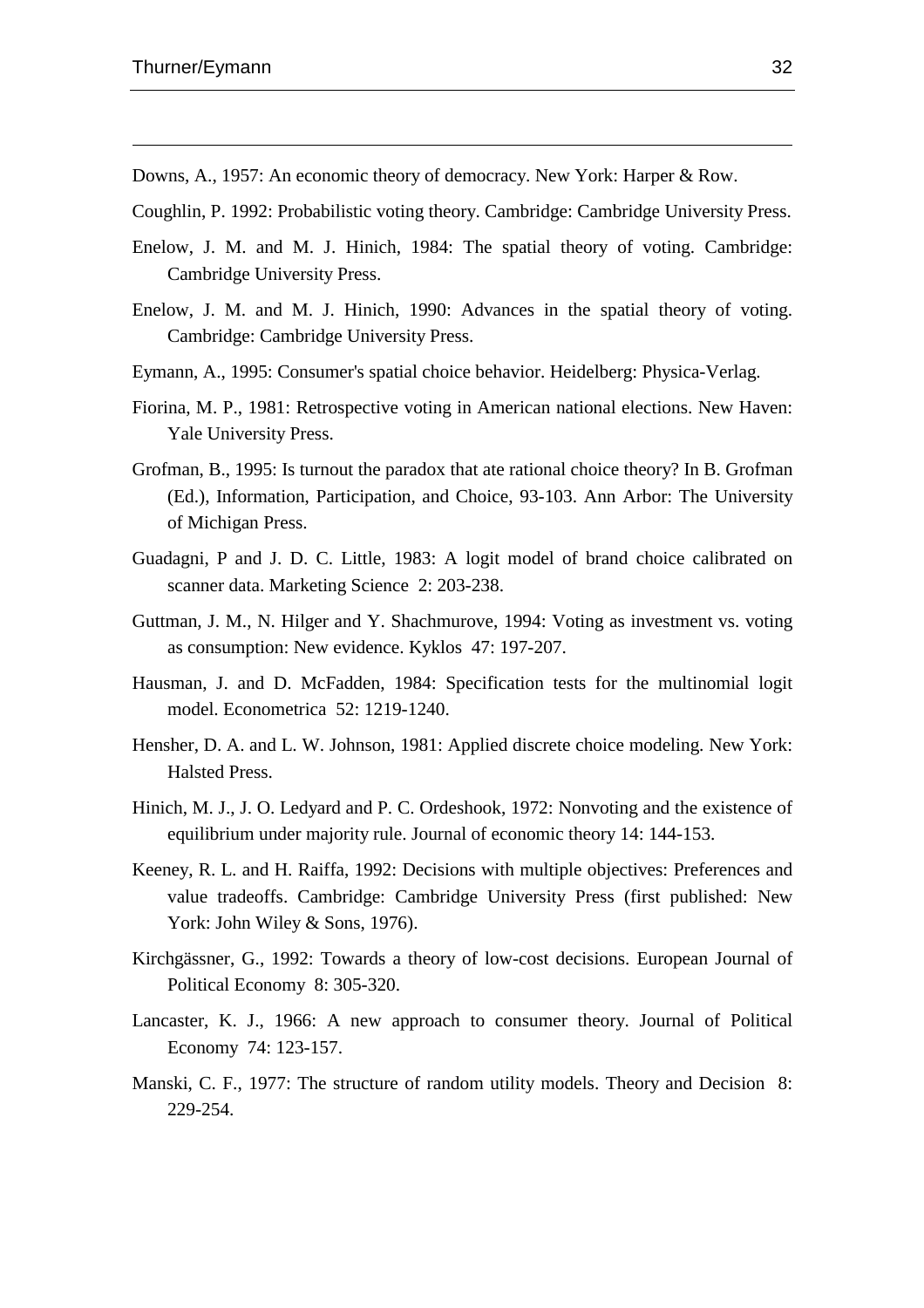- McFadden, D., 1974: Conditional logit analysis of qualitative choice behavior. In P. Zarembka (Ed.), Frontiers in Econometrics, 105-142. New York: Academic Press.
- McFadden, D., 1978: Modeling the choice of residential location. In A. Karlqvist, L. Lundqvist, F. Snickars and J. W. Weibull (Eds.): Spatial interaction theory and planning models, 75-96. Amsterdam: North-Holland.
- McFadden, D., 1981: Econometric models of probabilistic choice. In Charles Manski and Daniel McFadden (Eds.): Structural analysis of discrete data with econometric applications. Cambridge, Mass.: MIT Press.
- McKelvey, R., P. C. Ordeshook, 1972: A general theory of the calculus of voting. In J. F. Herndon (Ed.): Mathematical applications in political science, Vol. 5, 32-78. Charlottesville: University of Virginia.
- McKelvey, R., 1975: Policy related voting and electoral equilibrium. Econometrica 43: 815-843.
- Mueller, D., 1989: Public choice II. Cambridge: Cambridge University Press.
- Pudney, S., 1989: Modelling individual choice. The econometrics of corners, kinks and, holes. London: Basil Blackwell.
- Raiffa, H., 1968: Decision analysis. Reading, Massachusetts: Addison-Wesley.
- Riker, W. H. and P. C. Ordeshook, 1968: A theory of the calculus of voting. American Political Science Review 62: 25-42.
- Riker, W. H. and P. C. Ordeshook, 1973: An introduction to positive political theory. Englewood Cliffs: Prentice Hall.
- Shepsle, K. A., 1991: Models of multiparty electoral competition. Chur: Harwood Academic Publishers.
- Stigler, G. J., 1972: Economic competition and political competition. Public Choice 13: 91-106.
- Thurner, P. W., 1998: Wählen als rationale Entscheidung. Die Modellierung von Politikreaktionen im Mehrparteiensystem unter Anwendung von multiattributiven Zufallsnutzenmodellen. München: Oldenbourg, Scientia Nova (in print).
- Smithies, A., 1941: Optimum location in spatial competition. Journal of Political Economy XLIX: 423-439.
- Struthers, J. and A. Young, 1989: Economics of voting: Theories and evidence. Journal of Economic Studies 16: 1-42.